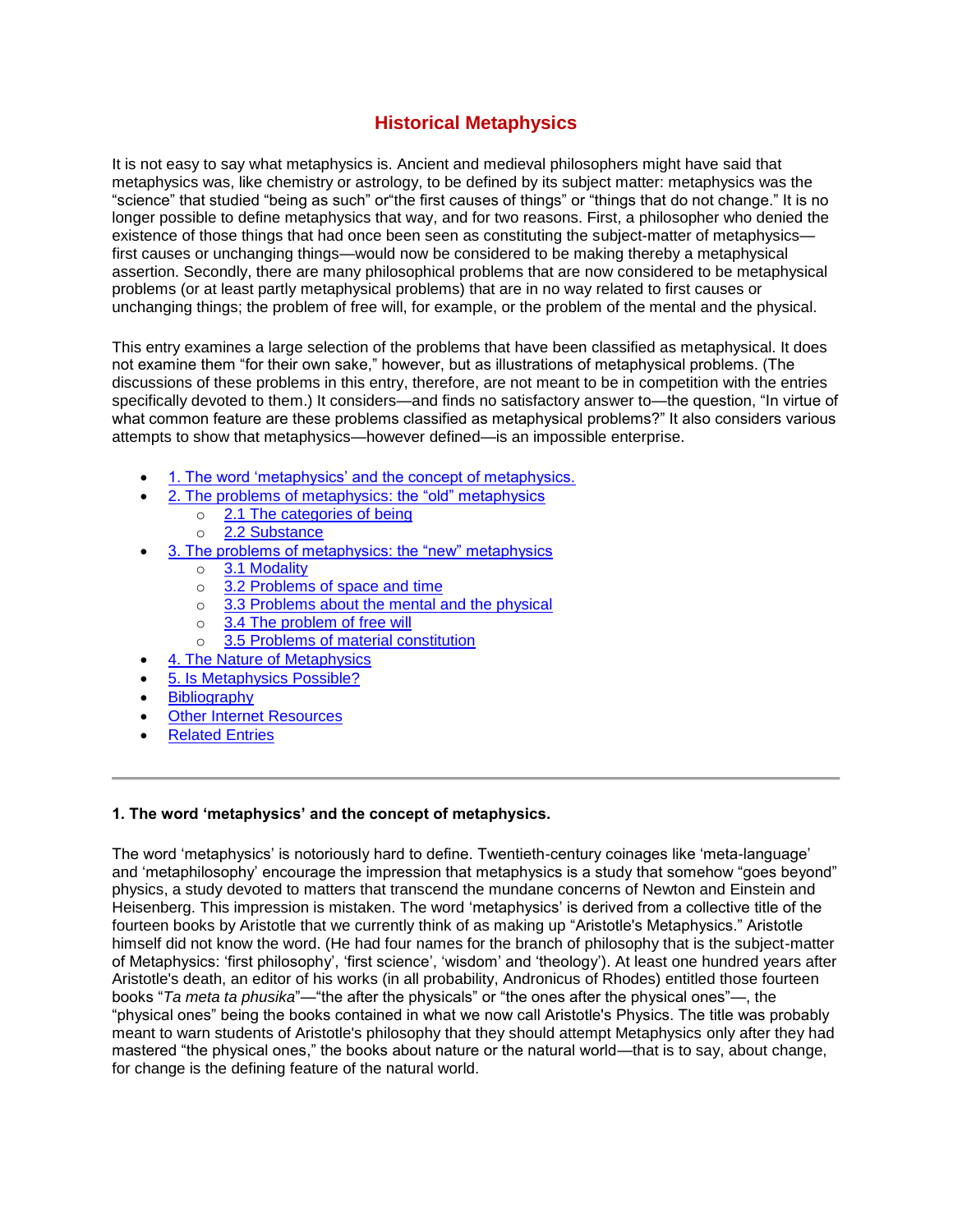This is the probable meaning of the title because Metaphysics is about things that do not change. In one place, Aristotle identifies the subject-matter of first philosophy as "being as such," and, in another, as "first causes." It is a nice—and vexed—question what the connection between these two definitions is. Perhaps this is the answer: The unchanging first causes have nothing but being in common with the mutable things they cause—like us and the objects of our experience, they are, and there the resemblance ceases. (For a detailed and informative recent guide to Aristotle's Metaphysics, see Politis (2004).)

The Greek plural noun-phrase '*ta meta ta phusika*' became in Medieval Latin the singular noun'*metaphysica*'—much as the Greek plural'*ta biblia*' ('the books') became the Latin singular '*biblia*' ('the bible'). The word was used both as a title for Aristotle's book (now thought of as a single entity) and as the name of the "science" that was its subject-matter. The word for'metaphysics' in every modern European language ('*la métaphysique*', '*die Metaphysik*', '*la metafisica*'…)is an adaptation of the Latin word to the orthographic and phonetic requirements of that language. This is true even of the non-Indo-European languages (like Finnish and Hungarian) that are spoken in Europe. Works written in some non-European languages, however, use words constructed from native materials both to translate the European word 'metaphysics' and to refer to writings in their own philosophical traditions whose subjectmatter is similar to the subject-matter of Western metaphysics. For example, the Chinese phrase that is the customary translation of 'metaphysics' is an allusion to a statement in the I Ching: "that which is above matter is the Tao"; the phrase can be literally translated as '[that which is above matter]-ology', the final word of the phrase being a "discipline marker" that performs much the same function as the English suffix '-ology'. The word that is the usual Arabic translation of 'metaphysics' means 'the science of divine things'. Unlike the Chinese phrase and the Arabic word, however, the European words derived from'*metaphysica*' carry no internal indications of their meaning. (The word has, as we have seen, an etymology, but as is so often the case, etymology is no guide to meaning.) It is uncontroversial that these words all mean exactly what'metaphysics' means in English—or, less parochially, that all the European words derived from '*metaphysica*' mean exactly the same thing. But what is it that they all mean?

Can the origin of the word help us to answer this question? Can we say that the word 'metaphysics' is a name for that "science" (that *episteme*, that *scientia*, that study, that discipline) whose subject-matter is the subject-matter of Aristotle's Metaphysics? If we do say this, we shall be committed to some thesis in the neighborhood of the following theses: "The subject-matter of metaphysics is 'being as such'"; "The subject-matter of metaphysics is the first causes of things"; "The subject-matter of metaphysics is that which does not change." Any of these three theses might have been regarded as a defensible statement of the subject-matter of what was currently called "metaphysics" till the seventeenth century, when, rather suddenly, many topics and problems that Aristotle and the Medievals would have classified as belonging to physics (the relation of mind and body, for example, or the freedom of the will, or personal identity across time) began to be "reassigned" to metaphysics. One might almost say that in the seventeenth century "metaphysics" began to be a catch-all category, a repository of philosophical problems that could not be otherwise classified: "not epistemology, not logic, not ethics … ". (It was at about that time that the word "ontology" was invented—to be a name for the science of being as such, an office that the word 'metaphysics' could no longer fill.) The academic rationalists of the post-Leibnizian school were aware that the word 'metaphysics' had come to be used in a more inclusive sense than it had once been. Christian Wolff attempted to justify this more inclusive sense of the word by this device: while the subjectmatter of metaphysics is being, being can be investigated either in general or in relation to objects in particular categories. He distinguished between "general metaphysics," (or ontology) the study of being as such, and the various branches of "special metaphysics," which study the being of objects of various special sorts, such as souls and material bodies. (He does not assign "first causes" to general metaphysics, however: the study of first causes belongs to natural theology, a branch of special metaphysics.) It is doubtful whether this maneuver is anything more than a verbal ploy. In what sense, for example, is the practitioner of rational psychology (the branch of special metaphysics devoted to the soul) engaged in a study of "being"? Has a soul a different sort of being from that of other objects?—so that in studying the soul one learns not only about its nature (that is, its properties: rationality, immateriality, immortality, its capacity or lack thereof to affect the body…), but about it's "mode of being," and hence learns something about being? It is certainly not true that all, or even very many, rational psychologists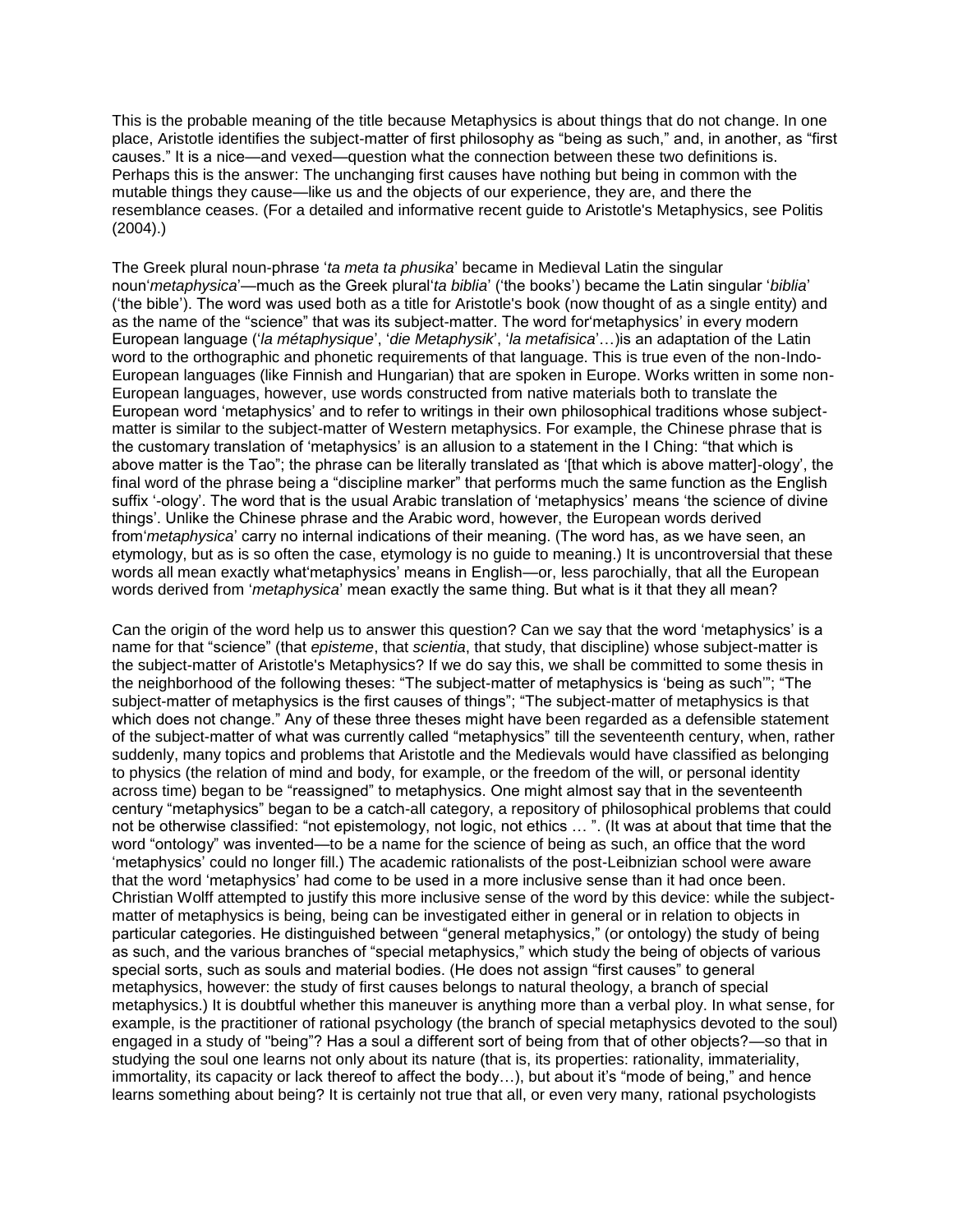said anything, qua rational psychologists, that could plausibly be construed as a contribution to our understanding of being.

Perhaps this development, this wider application of the word 'metaphysics', was due to the fact that the word 'physics' was coming to be a name for a new, quantitative science, the science that bears that name today, and was becoming increasingly inapplicable to the investigation of many traditional philosophical problems about changing things (and of some newly discovered problems about changing things). Whatever the reason for the change may have been, it would be flying in the face of current usage (and indeed of the usage of the last three or four hundred years) to stipulate that the subject-matter of metaphysics was to be the subject-matter of Aristotle's Metaphysics (or that it was to be "that which is above matter" or "divine things"). It would, moreover, fly in the face of the fact that, in the current sense of the word, there are and have been paradigmatic metaphysicians who deny that there are first causes this denial is certainly a metaphysical thesis in the current sense—, others who insist that everything changes (Heraclitus and any modern philosopher who is both a materialist and a nominalist), and others still (Parmenides and Zeno) who deny that there is a special class of objects that do not change.

## **2. The problems of metaphysics: the "old" metaphysics**

If metaphysics now considers a wider range of problems than those studied in Aristotle's Metaphysics, those problems continue to belong to its subject-matter. "Being as such" (and existence as such, if existence is something other than being), for example, is one of the matters that belong to metaphysics on any conception of metaphysics. Thus, the following statements are all paradigmatically metaphysical: 'Being is; not-being is not' [Parmenides];'Essence precedes existence' [Avicenna, paraphrased];'Existence in reality is greater than existence in the understanding alone' [St Anselm, paraphrased]; 'Existence is a perfection' [Descartes, paraphrased]; 'Being is a logical, not a real predicate' [Kant, paraphrased]; 'Being is the most barren and abstract of all categories' [Hegel, paraphrased]; 'Affirmation of existence is in fact nothing but denial of the number zero' [Frege]; 'Universals do not exist but rather subsist or have being' [Russell, paraphrased];'To be is to be the value of a bound variable'[Quine]. (Does Berkeley's '*Esse est percipi*' belong in this list? Not obviously, and this for reasons connected with our earlier worries about Wolff's contention that "special metaphysics" addresses the topic "being." It is a plausible position that Berkeley's Latin slogan is not really about the being of chairs and mountains but about their natures: it means that such things, perceptible things, are essentially perceived by someone. It may be contrasted with Russell's statement about universals, which—it seems clearly to be Russell's intention to assert this—is a statement not only to the effect that universals have very different properties or natures from those of the things that "exist," but enjoy a different mode of being. It would seem, too, that Sartre's famous epitome of existentialism, 'Existence precedes essence', although it is an allusion to a classical theory about existence, is not itself a statement about existence but rather about the nature of human freedom.)

It seems reasonable, moreover, to say that investigations into non-being belong to the topic "being as such" and thus belong to metaphysics. (This did not seem reasonable to Meinong, who wished to confine the subject-matter of metaphysics to "the actual" and who therefore did not regard his Theory of Objects as a metaphysical theory. According to the conception of metaphysics adopted in this article, however, his thesis [paraphrased] 'Predication is independent of being' is a paradigmatically metaphysical thesis.)

The two topics "the first causes of things" and "things that do not change" must also be assigned to metaphysics in the post-Medieval sense as well as in the Aristotelian/Medieval sense. The first three of Aquinas's Five Ways are thus metaphysical arguments on any conception of metaphysics. But we must not take this to imply that the thesis that there are no first causes and the thesis that there are no things that do not change are not metaphysical theses. For, in the current conception of metaphysics, the denial of a metaphysical thesis is a metaphysical thesis. No post-Medieval philosopher would say anything like this: "I study the first causes of things, and am therefore a metaphysician. My colleague Dr McZed denies that there are any first causes and is therefore not a metaphysician; she is rather, an anti-metaphysician. In her view, metaphysics is a science with a non-existent subject-matter, like astrology." This feature of the modern conception of metaphysics is nicely illustrated by a statement of Sartre's (Sartre (1949), p.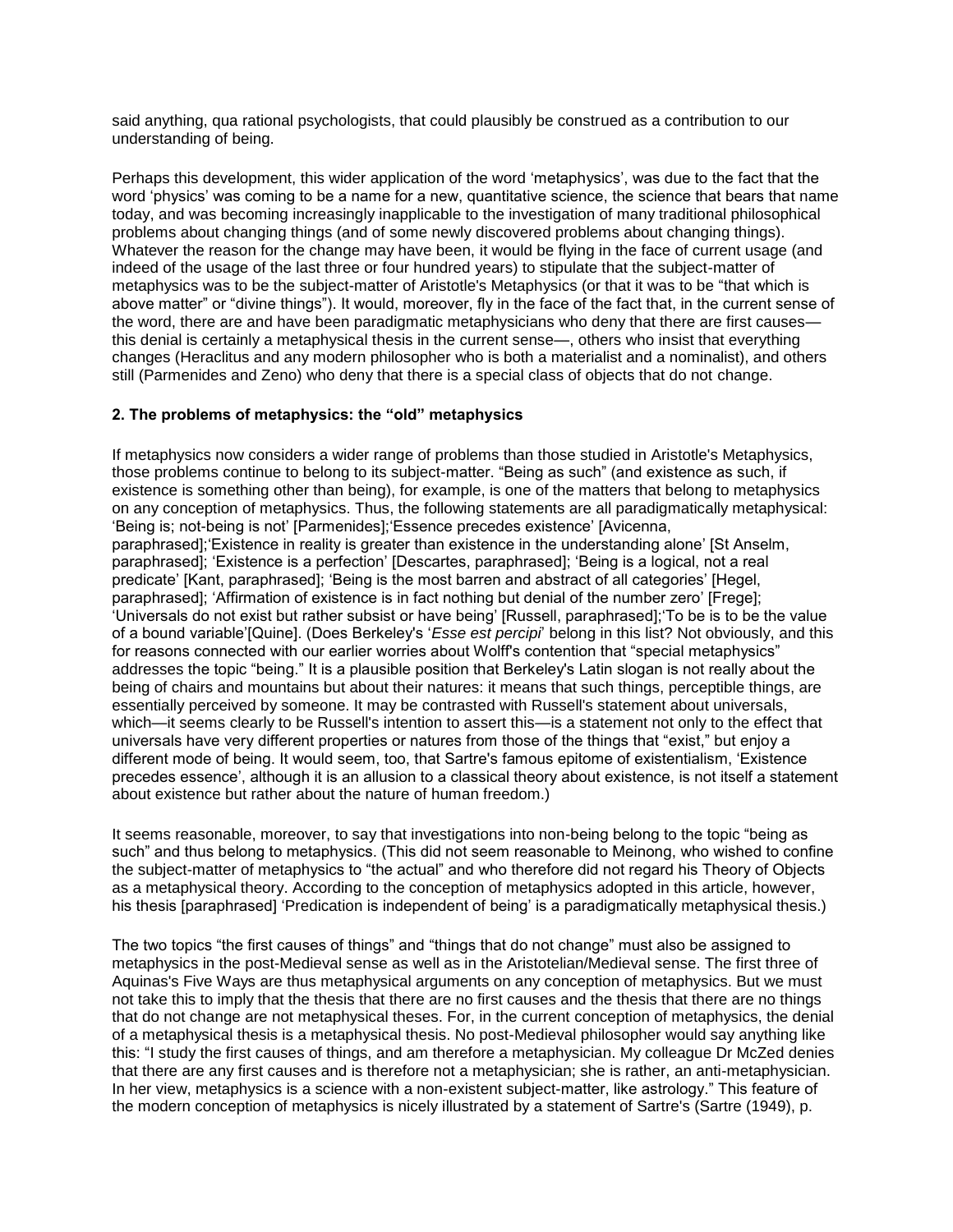139): "I do not think myself any less a metaphysician in denying the existence of God than Leibniz was in affirming it." (It is instructive to compare this statement with Aristotle's thesis that first philosophy is unlike the other sciences in that it must prove the existence of its subject-matter. Cf. Loux (2006b).) And an antimetaphysician in the modern sense is not a philosopher who denies that there are objects of the sorts that an earlier philosopher might have said formed the subject-matter of metaphysics (first causes, things that do not change, universals, substances, …), but rather a philosopher who denies the legitimacy of the question whether there are objects of those sorts.

In addition to these three topics—the nature of being; the first causes of things; things that do not change—(the latter two being understood as including attempts to show that there are no first causes or things that do not change), the topics that fall under the "old" or "Aristotelian/Medieval" conception of metaphysics, we must recognize attention to a large range of "new" or "post-Medieval" topics as no less the proper business of metaphysics than these three. (Many of these topics were well known to Aristotle and the Medievals, but they would not have classified them as belonging to *protophilosophia* or*metaphysica*.) Before we turn to these topics, however, we must consider a topic that occupies an intermediate position between them and the topic "the nature of being". (It will be observed that many of the objects that figure in various philosophical theories that pertain to this intermediate topic are supposed to be changeless—but not first causes, since, as Aristotle noted, they are causally inactive.) We may call this topic:

## **2.1 The categories of being**

We human beings sort things into various classes. And we generally suppose that the classes into which we sort things are rarely if ever without some kind of "internal unity." In this respect they differ from sets in the strict sense of the word. (And no doubt in others. It would seem, for example, that we think of the classes we sort things into—biological species, say—as comprising different members at different times.) The classes into which we sort things are in most cases "natural" classes, classes whose membership is in some important sense "uniform," — "kinds." We shall here attempt no account or definition of "natural class." Examples must suffice. There are certainly sets whose members do not make up natural classes: a set that contains all dogs but one, and a set that contains all dogs and exactly one cat do not correspond to natural classes in anyone's view. And it is very tempting to suppose that there is a sense of "natural" in which dogs make up a natural class, to suppose that in dividing the world into dogs and nondogs, we "cut reality at the joints." It is, however, a respectable philosophical thesis that the idea of a natural class cannot survive philosophical scrutiny. If that respectable thesis is true, the topic "the categories of being" is a pseudo-topic. Let us simply assume that the respectable thesis is false and that things fall into various natural classes—hereinafter, simply classes.

Some of the classes into which we sort things are more comprehensive than others: all dogs are animals, but not all animals are dogs; all animals are living organisms, but not all living organisms are animals… . Now the very expression "sort things into classes" suggests that there is a most comprehensive class: the class of things, the class of things that can be sorted into classes. But is this so?—and if it is so, are there classes that are "just less comprehensive" than this universal class? If there are, can we identify them? and are there a vast (perhaps even an infinite) number of them, or some largish, messy number like fortynine, or some small, neat number like seven or four? Let us call any such "just less comprehensive" classes the categories of being or the ontological categories. (The former term, if not the latter, presupposes a particular position on one question about the nature of being: that everything is that the universal class is the class of beings, the class of things that are. It thus presupposes that Meinong was wrong to say that "there are things of which it is true that there are no such things.")

The topic "the categories of being" is intermediate between the topic "the nature of being" and the topics that fall under the post-Medieval conception of metaphysics for a reason that can be illustrated by considering the problem of universals. (The problem of universals is the first of several philosophical problems we shall consider in some detail. It should be noted that our purpose is not to discuss these problems "for their own sake." We are rather concerned with the classification of these problems as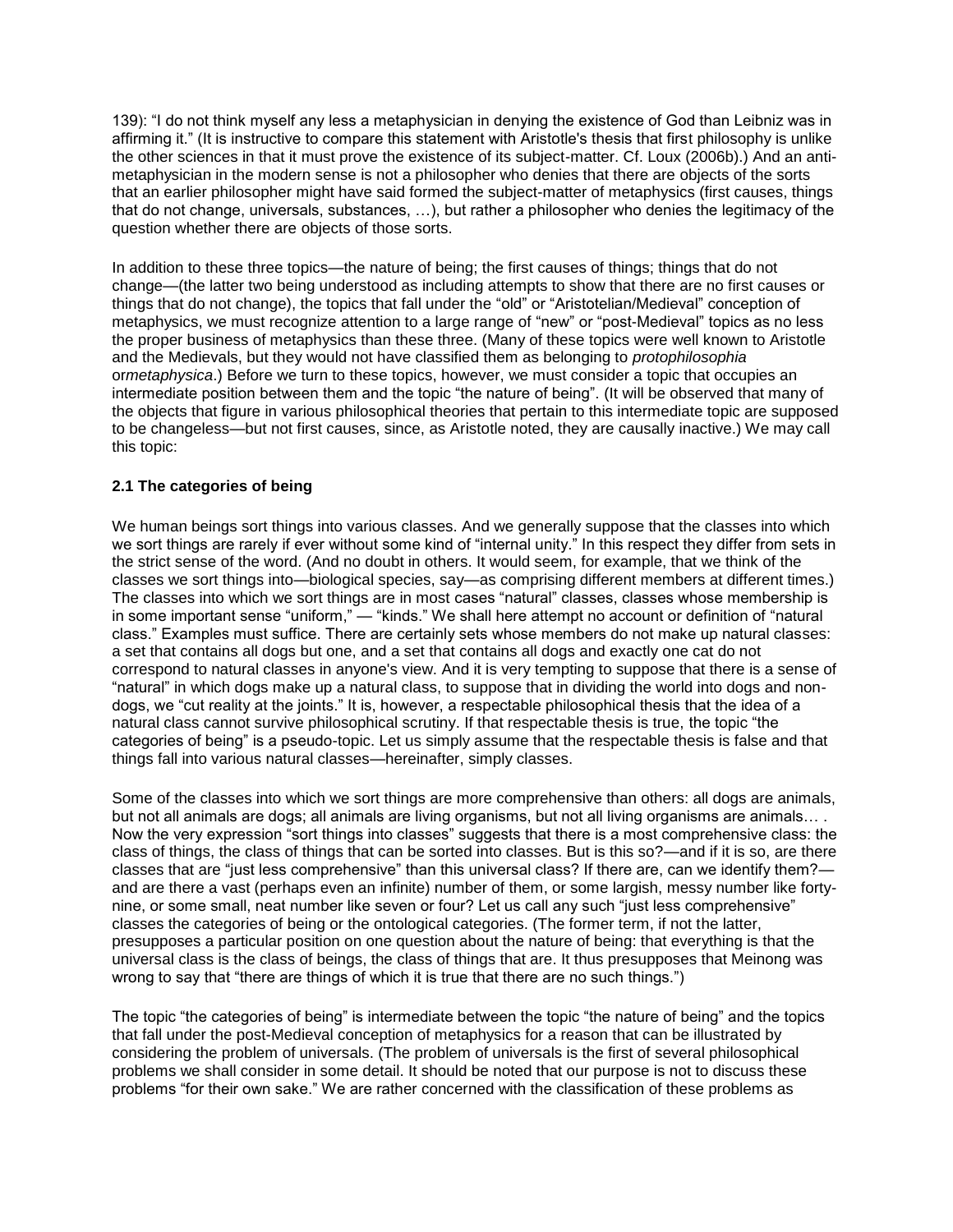metaphysical problems—with what makes them metaphysical problems and not philosophical problems of some other sort.)

Universals, if they indeed exist, are, in the first instance, things like "whiteness" or "ductility" (properties or qualities or attributes), things supposedly universally "present in" the members of classes of things—and things like "being to the north of" (relations) that are supposedly universally present in the members of classes of sequences of things."In the first instance": it may be that other things than qualities and relations are universals, although qualities and relations are the items most commonly put forward as examples of universals. It may be that the novel *War and Peace* is a universal, a thing that is in some mode present in each of the many tangible copies of the novel. It may be that the word 'horse' is a universal, a thing that is present in each of the many audible utterances of the word. And it may be that natural classes or kinds are themselves universals—it may be that there is such a thing as "the horse" or the species *Equus caballus*, distinct from its defining attribute "being a horse" or "equinity," and in some sense "present in" each horse. (Perhaps some difference between the attribute "being a horse" and the attribute "being either a horse or a kitten" explains why the former is the defining attribute of a kind and the latter is not. Perhaps the former attribute exists and the latter does not; perhaps the former has the second-order attribute "naturalness" and the latter does not; perhaps the former is more easily apprehended by the intellect than the latter.)

The thesis that universals exist—or at any rate "subsist" or "have being"—is variously called 'realism' or 'Platonic realism' or 'platonism'. (All three terms are objectionable. Aristotle, as we shall see, believed in the reality of universals, but it would be at best an oxymoron to call him a platonist or a Platonic realist. And 'realism' *tout court* has served as a name for a variety of philosophical theses.) The thesis that universals do not exist—do not so much as subsist; have no being of any sort—is generally called 'nominalism'. (This term, too is objectionable. At one time, those who denied the existence of universals were fond of saying things like: "There is no such thing as 'the horse': there is only the name [*nomen*, gen. *nominis*]'horse', a mere *flatus vocis* [puff of sound]."Present-day "nominalists," however, are aware, if earlier nominalists were not, that if the phrase 'the name "horse" ' designated an object, the object it designated would itself be a universal or something very like one. It would not be a mere puff of sound but would rather be what was common to the many puffs of sound that were its "tokens.")

The old debate between the nominalists and the realists—let us settle on this term—continues to the present day. In the works of some recent authors, this debate is conducted in terms that are similar to those that figured in Medieval and early modern debates about the reality of universals. (See, for example, Armstrong (1989), and most of the essays contained in Part I of Loux (2001). But a new twist was added to the old debate in W. V. Quine's mid-twentieth-century writings on "ontological [ontic] commitment." (Quine (1948) and Ch. VII of Quine (1960).) Quine made a very simple observation that has had far-reaching consequences for the old debate. The observation was this. If our best scientific theories are recast in the "canonical notation of (first-order) quantification" (in sufficient depth that all the inferences that users of these theories will want to make are valid in first-order logic), then many of these theories, if not all of them, will have as a logical consequence the existential generalization on a predicate *F* such that *F* is satisfied only by objects whose existence is incompatible with nominalism. It would seem, therefore, that our best scientific theories "carry ontological commitment" to objects whose existence is denied by nominalism. (These objects may not be universals in the classical sense. They may, for example, be sets.) The meaning of this abstract statement may be illustrated by an example. Consider the simple theory, 'There are homogeneous objects, and the mass of a homogeneous object in grams is the product of its density in grams per cubic centimeter and its volume in cubic centimeters'. A typical "recasting" of this theory in the canonical notation of quantification is:

∃*x Hx* & ∀*x* (*Hx* → *Mx* =*Dx* × *Vx*),

('*Hx*': '*x* is homogeneous'; '*Mx*': 'the mass of *x* in grams';'*Dx*': 'the density of *x*in grams per cubic centimeter';'*Vx*': 'the volume of *x* in cubic centimeters'.) A first-order logical consequence of this "theory" is

∃*x* ∃*y* ∃*z* (*x* = *y* × *z*)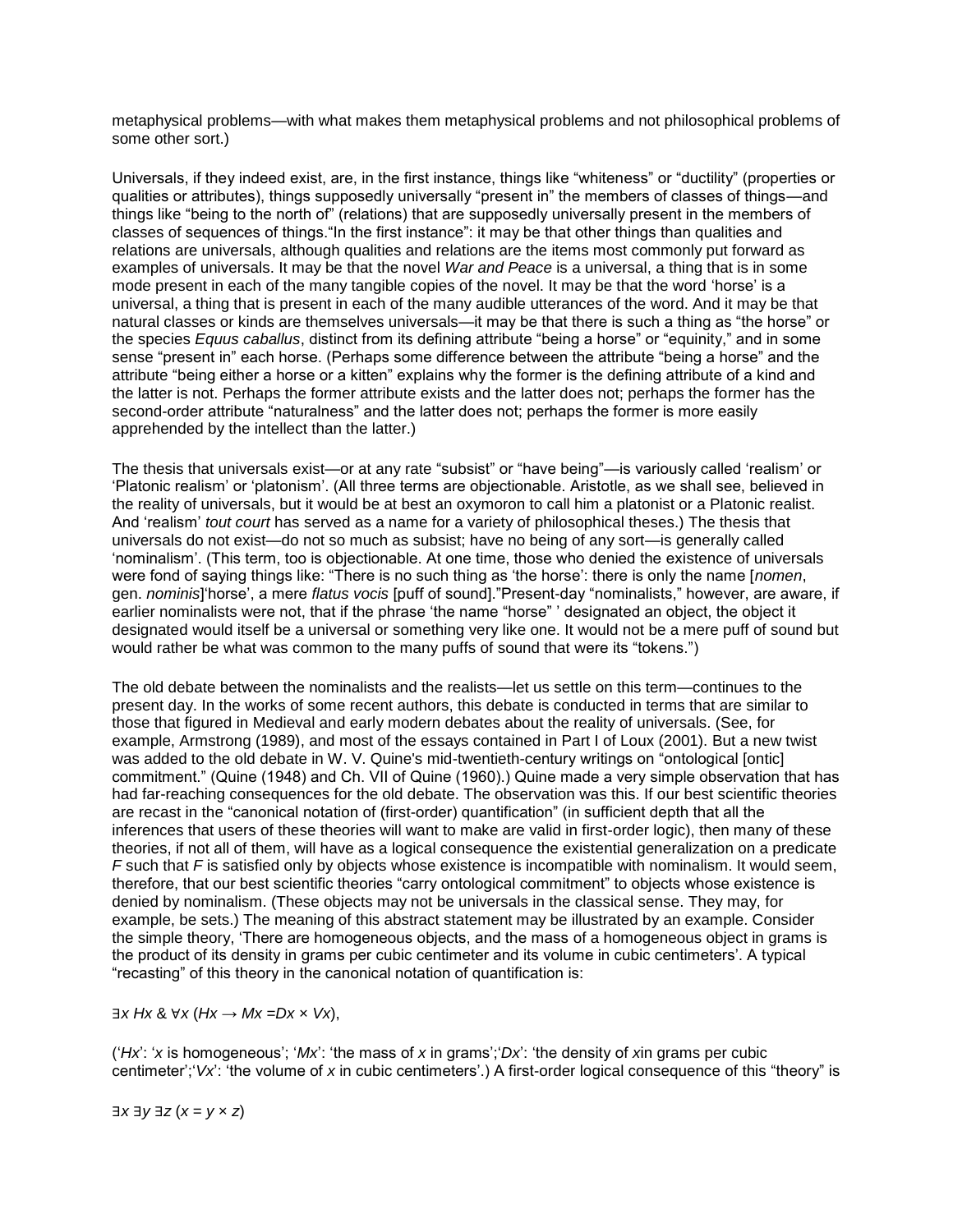That is: there exists at least one thing that is a product (at least one thing that, for some *x* and some *y* is the product of *x* and *y*). And a "product" must be a number, for the operation "product of" applies only to numbers. Our little theory, at least if it is "recast" in the way shown above, is therefore, in a very obvious sense, "committed" to the existence of numbers. It would seem, therefore, that a nominalist cannot consistently affirm that theory. (In this example, the role played by 'the predicate*F*' in the abstract statement of Quine's"observation" is played by the predicate 'is a product'.)

Most realists suppose that universals constitute one of the categories of being. This supposition could certainly be disputed without absurdity. Perhaps there is a "natural" class of things to which all universals belong but which contains other things as well (and is not the class of all things). Perhaps, for example, numbers and propositions are not universals, and perhaps numbers and propositions and universals are all members of a class of "abstract objects," a class that some things do not belong to. Or perhaps there is such a thing as "the whiteness of the Taj Mahal" and perhaps this object and the universal "whiteness"—but not the Taj Mahal itself—both belong to the class of "properties." Let us call such a class—a proper subclass of an ontological category, a natural class that is neither the class of all things nor one of the ontological categories—an ontological sub-category. It may indeed be that universals make up a sub-category of being and are members of the category of being "abstract object." But few if any philosophers would suppose that universals were members of forty-nine sub-categories—much less of a vast number or an infinity of sub-categories. Most philosophers who believe in the reality of universals would want to say that universals, if they do not constitute an ontological category, at least constitute one of the "higher" sub-categories. If dogs form a natural class, this class is—by the terms of our definition an ontological sub-category. And this class will no doubt be a subclass of many sub-categories: the genus *canis*, the class (in the biological sense) *mammalia*, …, and so through a chain of sub-categories that eventually reaches some very general sub-category like "substance" or "material object." Thus, although dogs may compose an ontological sub-category, this sub-category—unlike the category "universal"—is one of the "lower" ones. These reflections suggest that the topic "the categories of being" should be understood to comprehend both the categories of being *sensu stricto* and their "immediate" sub-categories. (Let us adopt this suggestion. In the sequel, we shall use the phrase 'the topic "the categories of being"' as shorthand for the admittedly vague phrase' the topic "the categories of being and their higher sub-categories"'.)

Does the topic "the categories of being" belong to metaphysics in the "old" sense? A case can be made for saying that it does, since the problem of universals falls under that topic and a case can be made for saying that the problem of universals belongs to metaphysics in the old sense. That case rests on the fact that Plato's theory of forms (universals, attributes) is a recurrent theme in Aristotle's Metaphysics. In Metaphysics, two of Plato's central theses about the forms come in for vigorous criticism: (i) that things that would, if they existed, be "inactive"(the forms) could be the primary beings, the "most real" things, and (ii) that the attributes of things exist" separately" from the things whose attributes they are. We shall be concerned only with (ii). In the terminology of the Schools, that criticism can be put this way: Plato wrongly believed that universals existed *ante res* (prior to objects); the correct view is that universals exist *in rebus* (in objects). It is because this aspect of the problem of universals—whether universals exist *ante res* or *in rebus*—is discussed at length in Metaphysics, that a strong case can be made for saying that the problem of universals falls under the old conception of metaphysics. (And the question whether universals, given that they exist at all, exist *ante res* or *in rebus* is as controversial in the twenty-first century as it was in the thirteenth century and the fourth century B.C.) If we do decide that the problem of universals belongs to metaphysics on the old conception, then, since we have "liberalized" the old conception by applying to it the "modern" rule that the denial of a metaphysical position is to be regarded as a metaphysical position, we shall have to say that the question whether universals exist at all is a metaphysical question under the old conception—and that nominalism is therefore a metaphysical thesis.

There is, however, a case to made against classifying the problem of universals as a problem of metaphysics in the (liberalized) old sense, for there is more to the problem of universals than the question whether universals exist and the question whether, if they do exist, their existence is *ante res* or *in rebus*. Many of them are questions that Aristotle did not consider in *Metaphysics*. (He discussed some of them in the Organon—particularly *Categories*—and others he did not discuss at all.) In addition to questions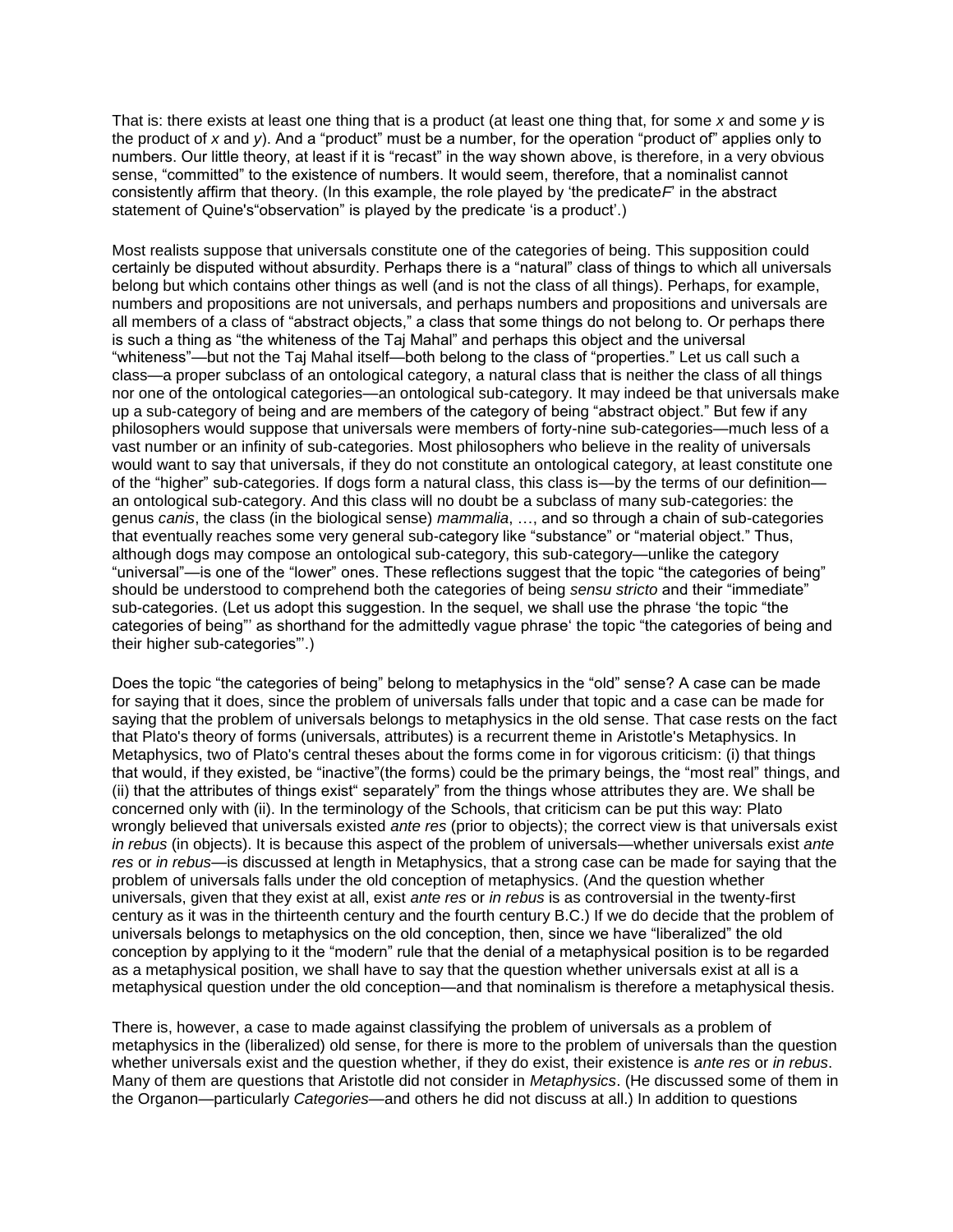about universals "in themselves," the problem of universals comprehends questions about the relation between universals (if such there be) and the things that are not universals, the things usually called particulars. One might therefore plausibly contend that only one part of the problem of universals (the part that pertains to the existence and nature of universals) belongs to metaphysics in the old sense.

On the current conception of metaphysics, however, it is not possible to assign only one part of the problem of universals to metaphysics. Philosophers have for a long time seen problems about the existence and nature of universals (on the one hand) and their relation to non-universals (on the other) as aspects of one problem. At one time, a philosopher might have said, "The universal 'doghood' is a thing that does not change. Therefore, questions about its nature belong to metaphysics, the science of things that do not change. But dogs are things that change. Therefore, questions concerning the relation of dogs to doghood do not belong to metaphysics." No modern philosopher would divide philosophical topics that way—not even if he or she believed that doghood existed and was a thing that did not change. A modern philosopher—if that philosopher concedes that there is any problem that can properly be called 'the problem of universals'—will see the problem of universals as a problem properly so called, as a single problem, a problem having the kind of internal unity that leads philosophers to speak of "a" philosophical problem. A modern philosopher will thus be unwilling to say that one part of the problem belongs to one division of philosophy and another part to some other division. And the same point applies to the topic "the categories of being": every philosopher who is willing to say that 'What are the categories of being?' is a meaningful question will assign every aspect of that question to metaphysics.

Let us consider some aspects of the problem of universals—and, more generally, of the topic "the categories of being"—that concern changing things. (That is, that concern particulars—for even if there are particulars that do not change, most of the particulars that figure in discussions of the problem of universals as examples are things that change.) Let us consider two white particulars—the Taj Mahal, say, and the Washington Monument. And let us suppose that both these particulars are white in virtue of (i.e., their being white consists in) their bearing someone, identifiable relation to the universal "whiteness." Let us suppose that we are able to single out this relation by some sort of act of intellectual attention or abstraction, and that (having done so) we have given it the name "falling under" All white things and only white things fall under whiteness, and falling under whiteness is what it is to be white. (We pass over many questions that would have to be addressed if we were discussing the problem of universals "for its own sake." For example, both blueness and redness are spectral color-properties, and whiteness is not. Does this fact imply that "being a spectral color-property" is, as one might say, a second-order universal? If so, does blueness "fall under" this universal in the same sense as the sense in which a copy of *Philosophical Studies* falls under blueness?)

Now what can we say about this relation, this "falling under"? What is it about the two objects whiteness and the Taj Mahal that is responsible for the fact that the latter falls under the former? Is the Taj perhaps a "bundle" of *universalia ante res*, and does it fall under whiteness in virtue of the fact that whiteness is one of the universals that is a constituent of the bundle that it is? Or might it be that a particular like the Taj, although it indeed has universals as constituents, is something more than its universal constituents? Might it be that the Taj has a constituent that is not a universal, a "substrate," a particular that is in some sense property-less and that holds the universal constituents of the Taj together—that "bundles" them? (If we take that position, then we may want to say, with Armstrong (Armstrong (1989), 94-96), that the Taj is a "thick particular" and its substrate a "thin particular": a thick particular being a thin particular taken together with the properties it bundles.) Or might the Taj have constituents that are neither universals nor substrates? Might we have been too hasty when we defined "particulars" as things that are not universals? Could there perhaps be two kinds of non-universals, concrete non-universals or concrete individuals (those would be the particulars, thick or thin), and abstract non-universals or abstract individuals ("accidents" or "tropes" or "property instances"), things that are properties or qualities (and relations as well), things like "the (individual) whiteness of the Taj Mahal"? Is the Taj perhaps a bundle not of universals but of accidents? Or is it composed of a substrate and a bundle of accidents? And we cannot neglect the possibility that Aristotle was right and that universals exist only*in rebus*. If that is so, we must ask what the relation is between the matter that composes a particular and the universals that inhere in it—that inhere simultaneously in "this" matter and in "that" matter.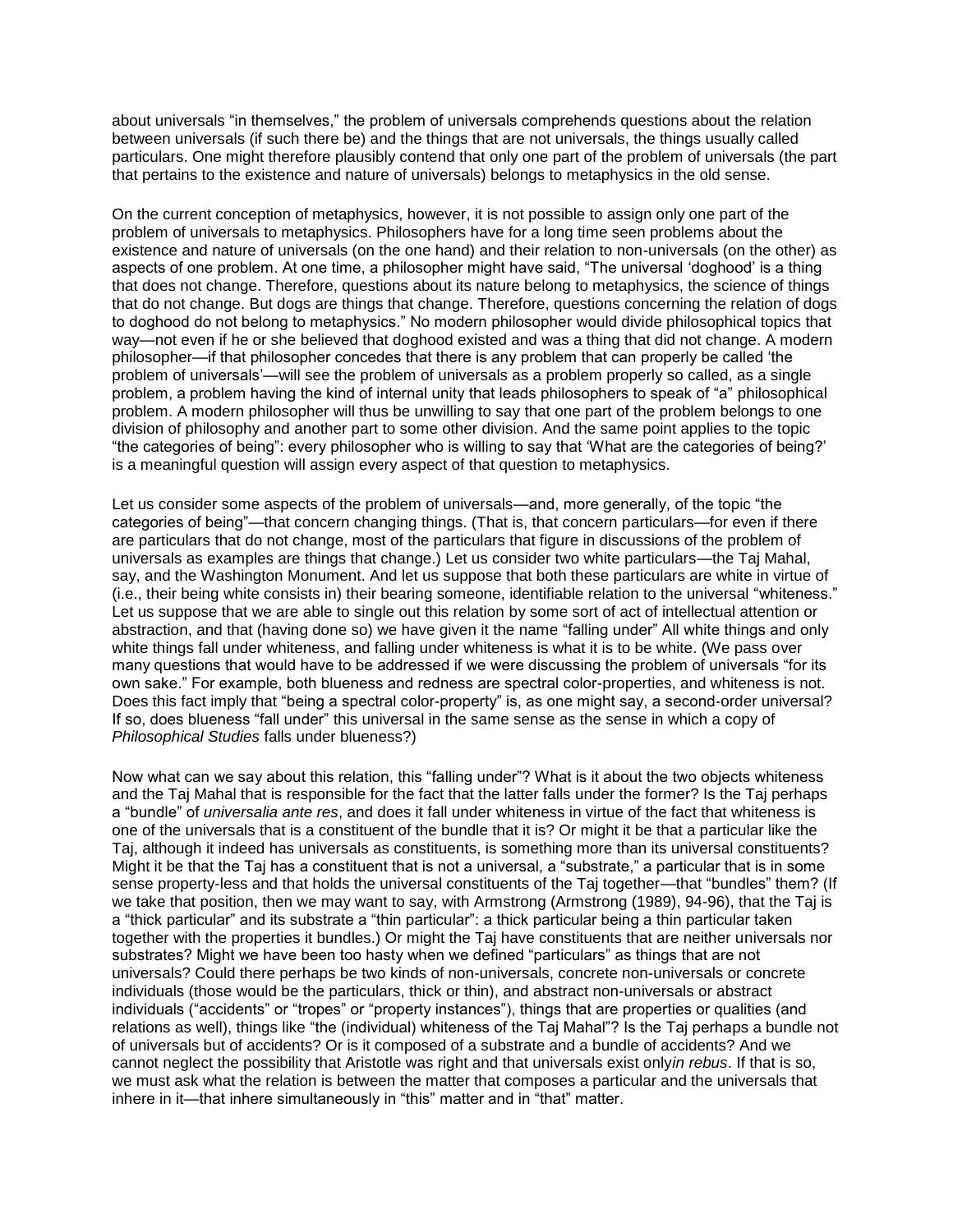The series of questions that was set out in the preceding paragraph was introduced by the observation that the problem of universals comprehended not only questions about the existence and nature of universals but questions about how universals are related to the particulars that fall under them. It will be observed that many of the theories that were alluded to in that series of questions could be described as theories of the "ontological structure" of non-universals. (We may oppose ontological structure to mereological structure. A philosophical question concerns the mereological structure of an object if it is a question about the relation between that object and those of its constituents that belong to the same ontological category as the object. For example, the philosopher who asks whether the Taj Mahal has a certain block of marble among its constituents essentially or only accidentally is asking a question about the mereological structure of the Taj, since the block and the building belong to the same ontological category. But the philosopher who asks whether the Taj has "whiteness" as a constituent and the philosopher who supposes that the Taj does have this property-constituent and asks, "What is the nature of this relation 'constituent of' that 'whiteness' bears to the Taj?" are asking questions about its ontological structure.)

Many philosophers have supposed that particulars fall under universals by somehow incorporating them into their ontological structure. And other philosophers have supposed that the ontological structure of a particular incorporates individual properties or accidents—and that an accident is an accident of a certain particular just in virtue of being a constituent of that particular.

It is necessary at this point to say something about the place of the topic "ontological structure" in metaphysics. Some writers do not see questions about the ontological structure of objects as making up the subject-matter of one branch of or one specialty within metaphysics, but as the primary metaphysical questions, the central questions of metaphysics in comparison with which all other metaphysical questions (if any other questions can properly be called metaphysical) are peripheral. It is a presupposition of this article that this attitude is overly restrictive, and that many philosophical questions unrelated to these questions have an equally good claim to be called metaphysical questions. To assign a central position in metaphysics to theories of ontological structure, moreover, presupposes a particular kind of theory about the relation of universals and/or accidents to particulars: that *x*'s "falling under" or "having" *F* (here *F* may be either a universal or an accident) is identical with *F*'s being a constituent of *x*. But not all theories of "falling under" or "having" see this relation as consisting in one term of the relation being a constituent of the other. It is perfectly possible to suppose that objects have no ontological structure—that the only constituents of particulars are other, smaller particulars (their parts). An advocate of *ante res* universals, for example, may well maintain that the property being blue is in no sense a constituent of any blue object. The relation between a blue book and the color-property being blue (this philosopher may say) is a bloodless, external, abstract, purely logical relation, a relation that could be compared, in its bloodless external abstraction, to the relation "numbers" that the number two bears to the moons of Mars and the epics of Homer. Following Nicholas Wolterstorff (1970) and Michael Loux (2006a), we may say that philosophers who contend that objects have an ontological structure are proponents of a "constituent ontology" and that philosophers who deny that objects have an ontological structure (and who are nevertheless realists about universals) are proponents of a "relational ontology."

Advocates of the existence of *ante res* universals, and particularly those who deny that these universals are constituents of particulars, tend to suppose that universals "abound"—that there is not only such a universal as whiteness but such a universal as "being both white and round and either shiny or not made of silver." Advocates of other theories of universals are almost always less liberal in the "range" of universals whose existence they will allow. The advocate of *in rebus* universals is unlikely to grant the existence of "being both white and round and either shiny or not made of silver," even in the case in which there is an object that is both white and round and either shiny or not made of silver (such as a non-shiny white plastic ball).

The two topics "the categories of being" and "the ontological structure of objects" are intimately related to each other and to the problem of universals. It is not possible to propose a solution to the problem of universals that does not have implications for the topic "the categories of being."(Even nominalism implies that at least one popular candidate for the office "ontological category" is non-existent or empty.) It is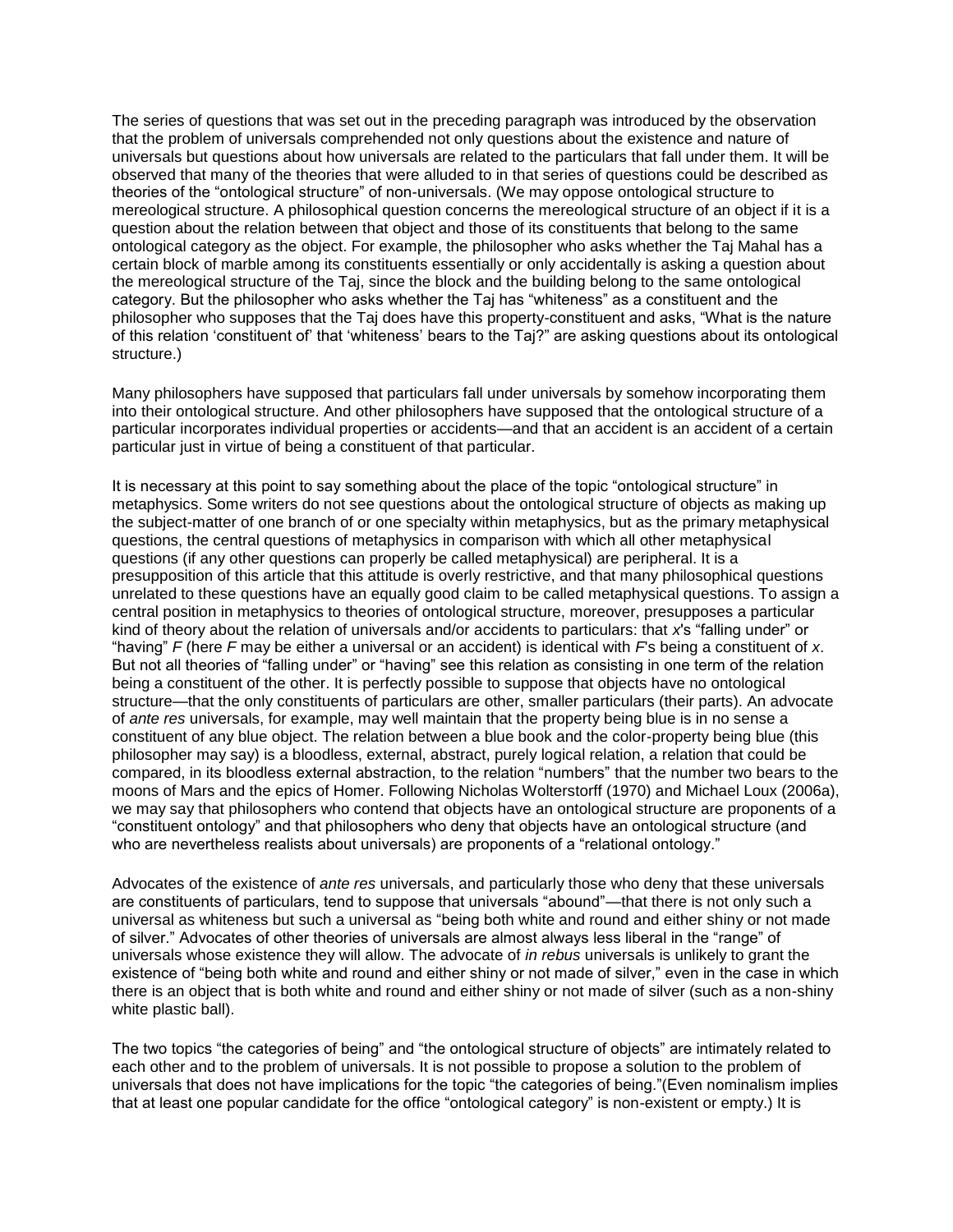certainly possible to maintain that there are ontological categories that are not directly related to the problem of universals ("proposition," "state of affairs," "event," "mere possible"), but any philosopher who maintains this will nevertheless maintain that if there are universals they make up at least one of the higher ontological sub-categories. And one can believe that it is possible to speak of ontological structure only if one supposes that there are objects of different ontological categories. Our conclusion is that, whatever metaphysics comprehends, it must comprehend every aspect of the problem of universals and every aspect of the topics "the categories of being" and "the ontological structure of objects." For a recent investigation of the problems that have been discussed in this section, see Lowe (2006).

We turn now to a topic that strictly speaking belongs to "the categories of being," but which is important enough to be treated separately.

#### **2.2 Substance**

Some things (if they exist at all) are present only "in" other things: a smile, a haircut (product, not process), a hole.… Such things may be opposed to things that exist "in their own right." Metaphysicians call the things that exist in their own right 'substances'. Aristotle called them '*protai ousiai*' or "primary beings." They make up the most important of his ontological categories. Several features define *protai ousiai*: they are subjects of predication that cannot themselves be predicated of things (they are not universals); things exist "in" them, but they do not exist "in" things (they are not accidents like Socrates' wisdom or his ironic smile); they have determinate identities (essences). This last feature could be put this way in modern terms: if the *prote ousiax* exists at a certain time and the *prote ousia y*exists at some other time, it makes sense to ask whether *x*and *y* are the same, are numerically identical (and the question must have a determinate answer); and the question whether a given *prote ousia* would exist in some set of counterfactual circumstances must likewise have an answer (at least if the circumstances are sufficiently determinate—if, for example, they constitute a "possible world"). It is difficult to suppose that smiles or holes have this sort of determinate identity. To ask whether the smile Socrates smiled today is the smile he smiled yesterday (or is the smile he would have smiled if Crito had asked one of his charmingly naïve questions) can only be a question about descriptive identity.

Aristotle uses '(*prote*) *ousia*' not only as a count-noun but as a mass term. (He generally writes'*ousia*' without qualification when he believes that the context will make it clear that he means '*prote ousia*'.) For example, he not only asks questions like 'Is Socrates a (*prote*) *oasis*?' and 'What is a (*prote*) *ousia*'?, but questions like 'What is the (*prote*) *ousia* of Socrates?' and 'What is (*prote*) *ousia*?' (Which question he is asking sometimes has to be inferred from the context, since there is no indefinite article in Greek?) In the count-noun sense of the term, Aristotle identifies at least some (*protai*) *ousiai* with *ta hupokeimena* or "underlying things." Socrates, for example, is a *hupokeimenon* in that he "lies under" the *in rebus* universals under which he falls and the accidents that inhere in him. '*To hupokeimenon*' has an approximate Latin equivalent in'*substantia*', "that which stands under." (Apparently, "to stand under" and "to lie under" are equally good metaphorical descriptions of the relations a thing bears to its qualities and accidents.) Owing both to the close association of (protai) ousiai and hupokeimena in Aristotle's philosophy and to the absence a suitable Latin equivalent of '*ousia*' (the closest Latin analogue,'*essentia*', a made-up Latin word formed in imitation of the real Greek word '*ousia*', was used for another purpose), '*substantia*' became the customary Latin translation of the count-noun'(*prote*) *ousia*'.

The question whether there in fact are substances continues to be one of the central questions of metaphysics. Several closely related questions are: How, precisely, should the concept of substance be understood?; Which of the items (if any of them) among those we encounter in everyday life are substances?; If there are substances at all, how many of them are there?—is there only one as Spinoza contended, or are there many as most of the rationalists supposed?; What kinds of substances are there?—are there immaterial substances, eternal substances, necessarily existent substances?

It must be emphasized that there is no universally accepted and precise definition of 'substance'—or, alternatively, that "substance" is not a very clear concept. Depending on how one understood the word (or the concept) one might say either that Hume denied that there were any substances or that he held that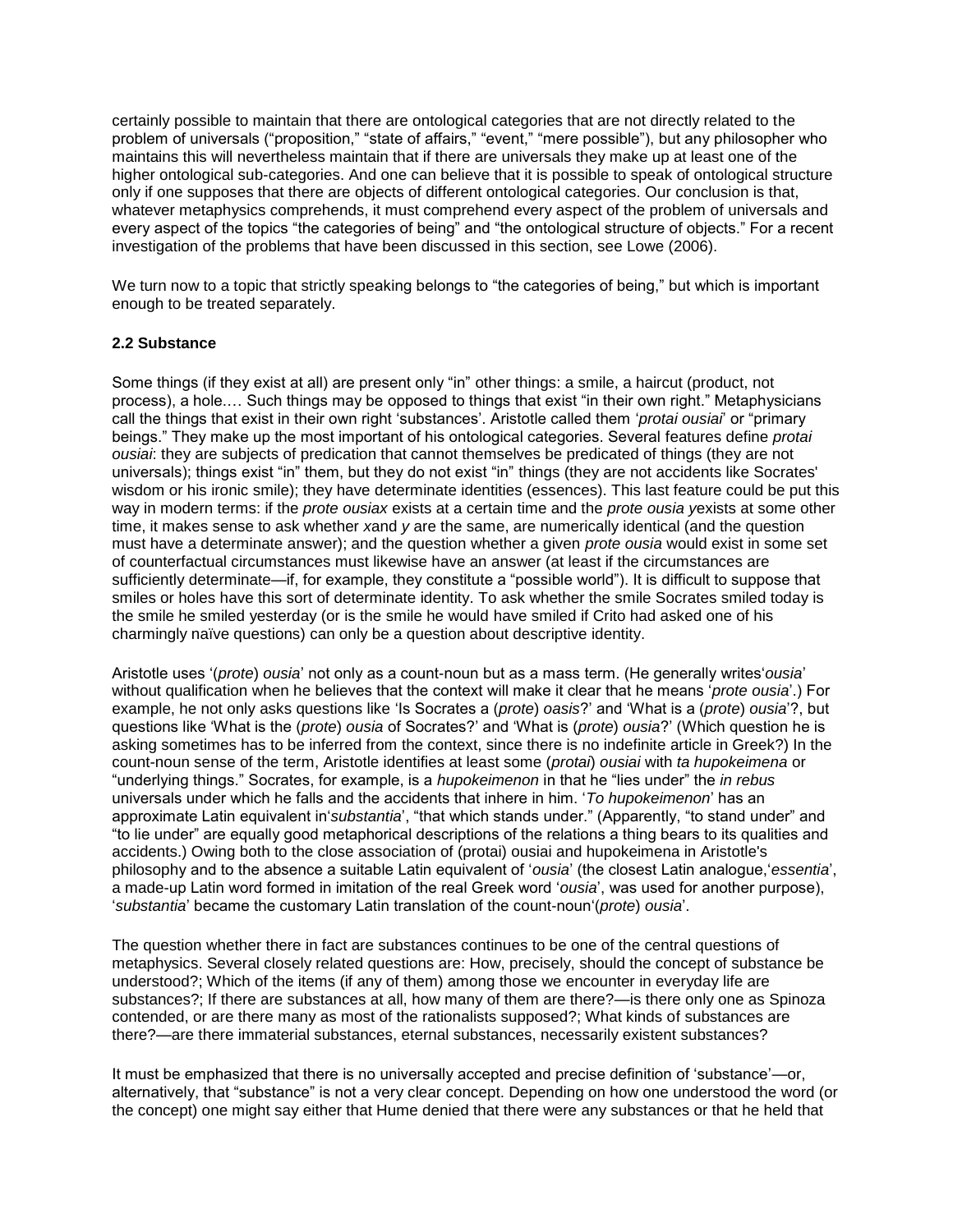the only substances (or the only substances of which we have any knowledge) were impressions and ideas. It would seem, however, that most philosophers who are willing to use the word 'substance' at all would deny that any of the following (if they exist) are substances:

- Universals and other abstract objects. (It should be noted that Aristotle criticized Plato for supposing that the *protai ousiai* were *ante res* universals.)
- Events, processes, or changes. (But some metaphysicians contend that "substance/event" is a false dichotomy.)
- Stuffs, such as flesh or iron or butter. (Unfortunately for beginning students of metaphysics, the usual meaning of'substance' outside philosophy is 'stuff'. Aristotle criticized "the natural philosophers" for supposing that the *prote ousia* could be a stuff—water or air or fire or matter.)

We now proceed to topics that belong to metaphysics only in the post-Medieval sense.

#### **3. The problems of metaphysics: the "new" metaphysics**

#### **3.1 Modality**

It has long been recognized by philosophers that there is an important distinction to be made within the class of true propositions: the distinction between those that might have been false and those that could not have been false (or those that have to be true). Consider, for example, the proposition that Paris is the capital of France and the proposition that there is a prime between every number greater than 1 and its double. Both are true, but the former could have been false and the latter could not have been false.

Philosophers have, moreover, recognized that there is a corresponding distinction to be made within the class of false propositions: between those that could have been true and those that could not have been true (or those that had to be false). That there are false propositions of both kinds is also easily proved by example.

Some Medieval philosophers supposed that the fact that true propositions are of the two sorts "necessarily true" and "contingently true" (and the corresponding fact about false propositions) showed that there were two "modes" in which a proposition could be true (or false): the mode of contingency and the mode of necessity—hence the term 'modality'. Few modern philosophers if any would regard this as a useful thing to say. In current philosophy, 'modality' is a mere label, a word that reflects no particular theory. It means no more than 'pertaining to possibility and necessity'. The modality of propositions is called modality *de dicto* ('*dictum*' means 'proposition', or close enough). If modality were—and this has been a popular view—coextensive with modality *de dicto*, it would be at least a defensible position that the topic of modality belongs to logic rather than to metaphysics. But modality would seem to be an undeniably metaphysical topic if one admits the existence of modality *de re*—the modality of things. (The modality of substances, certainly, and perhaps of things in other ontological categories.) We assign modality *de re* to the "new metaphysics" because, although one can ask modal questions about things that do not change—God, for example, or universals—, a large proportion of the work that has been done in this area concerns the modal features of changing things, of"ordinary objects."

Consider first the existence of things—of human beings, for example. If Sally, an ordinary human being, says, "I might not have existed," almost everyone will take her to have stated an obvious truth. (Anyone who does not will almost certainly be a metaphysician with a theory.) And if what she has said is indeed true, then she exists contingently. That is to say, she is a contingent being: a being who might not have existed. And if there is such an idea as the idea of a contingent being—if 'contingent being' is a meaningful phrase—, then there would seem to be such an idea as the complement of that idea, the idea of a necessary being, the idea of a being of which it is false that it might not have existed. (Which is not to say that this idea would be a possible idea—after all, there is such an idea as "a method of trisecting the angle by Euclidian means," but it can be shown that nothing in reality could correspond to this idea.)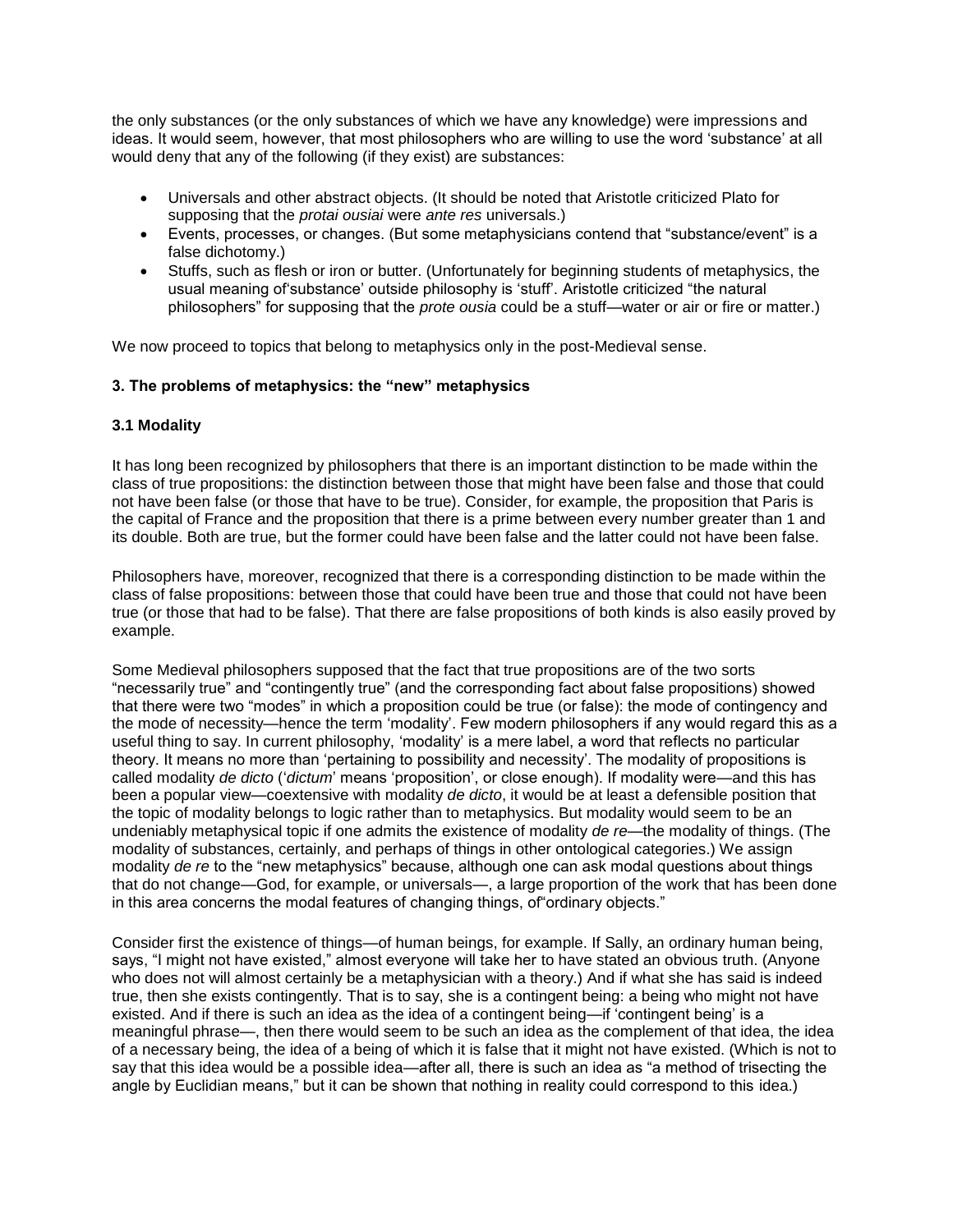Consider next the properties of things. Like the existence of things, the possession of properties by things is subject to modal qualification. If Sally, who speaks English, says, "I might have spoken only French," almost everyone will take that statement to be no less obviously true than her statement that she might not have existed. And if what she has said is indeed true, then "speaking English" is a property that she has only contingently or (the more usual word) only accidentally. And if there is such an idea as"having a property accidentally," there is such an idea as having a property but not having it accidentally: the idea of having a property essentially. (A thing has a property essentially if it could not exist without having that property.) The examples that philosophers have offered of a thing's having a property essentially tend to be controversial, but this is largely because the most plausible examples of a certain object's possessing a property essentially are only as plausible as the thesis that that object possesses those properties at all. For example, if Sally is a physical object, as physicalists suppose, then it is very plausible for them to suppose further that she is essentially a physical object—but it is controversial whether they are right to suppose that she is a physical object. And, of course, the same thing can be said, mutatis mutandis, concerning dualists and the property of being a non-physical object. It would seem, however, that Sally is either essentially a physical object or essentially a non-physical object. And many would find it plausible to suppose that (whether she is physical or non-physical) she has the property "not being a poached egg" essentially.

The most able and influential enemy of modality (both *de dicto* and*de re*) was W. V. Quine, who vigorously defended both of the following theses: That modality *de dicto* can be understood only in terms of the concept of analyticity (a problematical concept in his view), and that modality *de re* cannot be understood in terms of analyticity and therefore cannot be understood at all. If modality *de re* makes any sort of sense, Quine contended ((1960) 199-200), cyclists must be regarded as essentially bipedal—for 'Cyclists are bipedal'would be regarded as an analytic sentence by those who believe in analyticity—, and mathematicians as accidentally bipedal ('Mathematicians are bipedal' is not analytic by anyone's lights). What then, Quine proceeded to ask, of someone who is both a mathematician and a cyclist?—is that person bipedal essentially or only accidentally? Most philosophers are now convinced, however, that Quine's "mathematical cyclist" argument has been adequately answered by Saul Kripke (1972) and Alvin Plantinga (1974) and various other defenders of modality *de re*. (Plantinga pointed out, moreover, that if modality *de re* makes sense, then modality *de dicto* certainly makes sense as well: a necessarily true proposition is a proposition that has the property "truth"essentially.)

The arguments of Kripke and Plantinga in defense of modality are paradigmatically metaphysical (except insofar as they directly address Quine's linguistic argument). Both turn on the concept of a possible world. Leibniz was the first philosopher to use'possible world' as a philosophical term of art, but Kripke's and Plantinga's use of the phrase is different from his. For Leibniz, a possible world was a possible creation: God's act of creation consists in his choosing one possible world among many to be the one world that he creates—the"actual" world. For Kripke and Plantinga, however, a possible world is a possible "whole of reality." For Leibniz, God and his actions "stand outside" all possible worlds. For Kripke and Plantinga, no being, not even God, could stand outside the whole system of possible worlds. A Kripke-Plantinga (KP) world is an abstract object of some sort. Let us suppose that a KP world is a possible state of affairs (this is Plantinga's idea; Kripke says nothing so definite). Consider any given state of affairs; let us say, Socrates' being snub-nosed. This state of affairs obtains, since Socrates was snub-nosed. By contrast, the state of affairs "Socrates' having a long straight nose" does not obtain. The latter state of affairs does, however, exist, for there is such a state of affairs. (Obtaining thus stands to states of affairs as truth stands to propositions: although the proposition that Socrates has a long straight nose is not true, there nevertheless is such a proposition.) The state of affairs *x* is said to include the state of affairs *y* if it is impossible for*x* to obtain and *y* not to obtain. If it is impossible for both *x* and *y* to obtain, then each precludes the other. A possible world is simply a possible state of affairs that for every state of affairs *x* either includes or precludes*x*, and the actual world is the one such state of affairs that obtains.

Having the concept of a possible world at our disposal, we may define any modal concept. For example, a necessarily true proposition is a proposition that would be true no matter what possible world was actual. Socrates is a contingent being if there is some possible world such that he would not exist if that world were actual, and he has the property "being human" essentially if every possible world that includes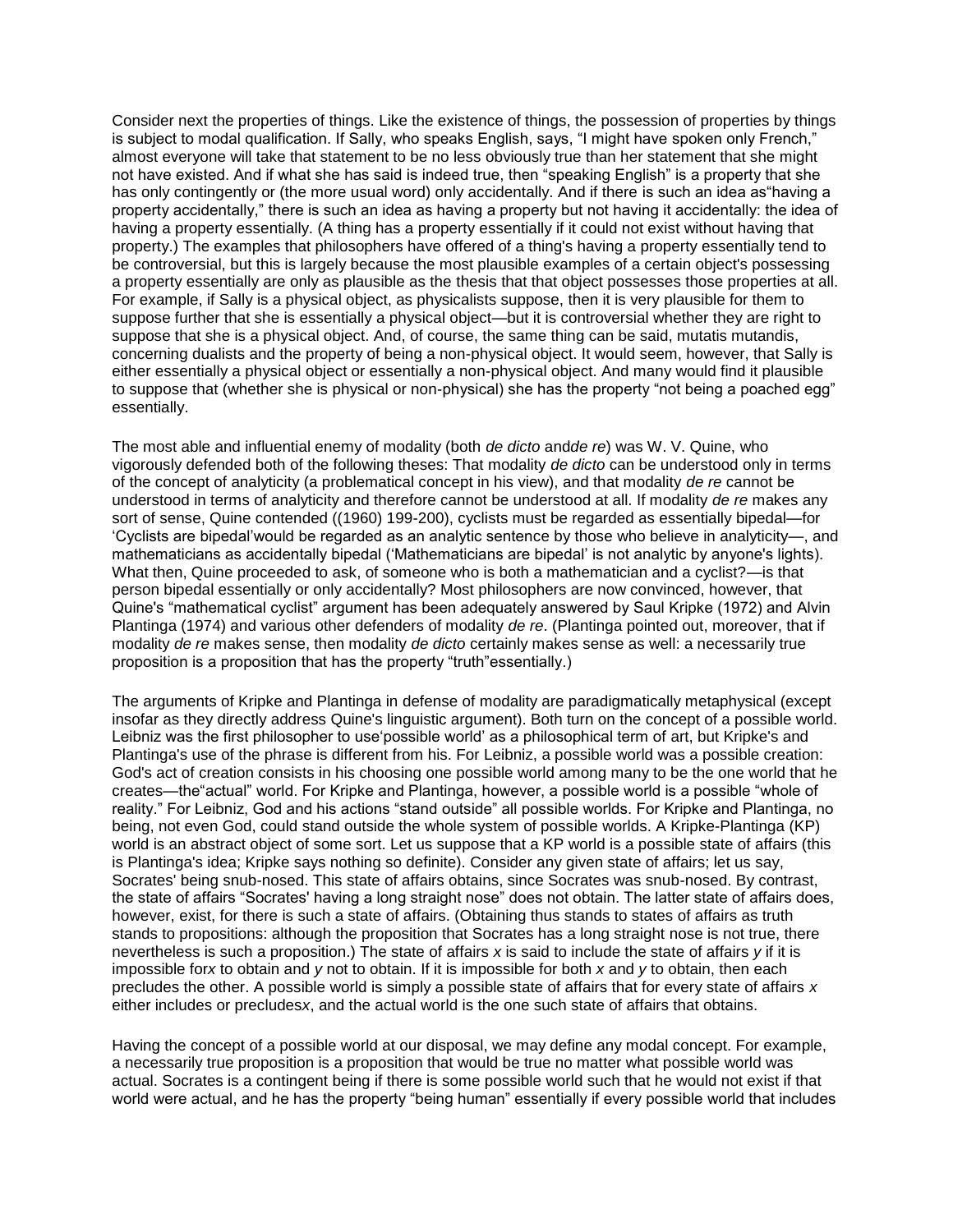his existence also includes his being human. Kripke and Plantinga have greatly increased the clarity of modal discourse (and particularly of modal discourse *de re*), but at the expense of introducing a modal ontology, an ontology of possible worlds.

Theirs is not the only modal ontology on offer, however. The modal ontology of David Lewis (Lewis (1986)) stands in stark opposition to the KP modal ontology. Lewis's modal ontology also appeals to objects called possible worlds, but these "worlds" are concrete objects. What most of us call the universe is just exactly what Lewis calls "the actual world." Non-actual worlds are other universes, "non-actual" only in that we are not among their inhabitants, for two "worlds" share no part. (There is, Lewis contends, a vast array of non-actual "worlds," an array that contains at least those worlds that are generated by an ingenious "principle of recombination," a principle that can be stated without the use of modal language ((1986), 87).) For Lewis, 'actual' is an indexical term: when I speak of the actual world, I refer to the world of which I am an inhabitant—and so for any speaker who is "in" (who is a part of) any world.

In the matter of modality *de dicto*, Lewis's theory proceeds in a manner that is at least parallel to the KP theory: there could be flying pigs if there are flying pigs in some possible world (if some world has flying pigs as parts). But the case is otherwise with modality *de re*. Since every ordinary object is in only one world, Lewis must either say that each such object has all its properties essentially or else adopt a treatment of modality *de re* that is not parallel to the KP treatment. He chooses the latter alternative. Although Socrates is in only the actual world, Lewis holds, he has"counterparts" in some other worlds, objects that play the role in those worlds that he plays in this world. If all Socrates' counterparts are human, then we may say that he is essentially human. If one of Hubert Humphrey's counterparts won (the counterpart of) the 1968 presidential election, it is correct to say of Humphrey that he could have won that election.

In addition to the obvious stark ontological contrast between the two theories, they differ in two important ways in their implications for the philosophy of modality. First, if Lewis is right, then modal concepts can be defined in terms of paradigmatically non-modal concepts, since "world" and all the Lewis's other technical terms can be defined using only 'is spatio-temporally related to', 'is a part of' and the vocabulary of set theory. For Kripke and Plantinga, however, modal concepts are*sui generis*, indefinable or having only definitions that appeal to other modal concepts. Secondly, Lewis's theory implies a kind of antirealism concerning modality *de re*. This is because there is no one relation that is the counterpart relation, for there are various ways or respects in which one could say that objects in two worlds "play the same role" in their respective worlds. Socrates, therefore, may well have non-human counterparts"under" one counterpart relation and no non-human counterparts under another. And the choice of a counterpart relation is a pragmatic or interest-relative choice. But on the KP theory, it is an entirely objective question whether Socrates fails to be human in some world in which he exists: the answer must be Yes or No and is independent of human choices and interests.

Whatever one may think of these theories when one considers them in their own right" (as theories of modality, as theories with various perhaps objectionable ontological commitments), one must concede that they are paradigmatically metaphysical theories. They bear witness to the "resurgence" of metaphysics in analytical philosophy in the last third of the twentieth century.

#### **3.2 Problems of space and time**

Long before the general theory of relativity represented space and time as aspects of or abstractions from a single entity, spacetime, philosophers saw space and time as intimately related. (A glance through any dictionary of quotations suggests that the philosophical pairing of space and time reflects a natural, prephilosophical tendency: "Had we but world enough, and time ..."; "Dwellers all in time and space.") Kant, for example , treated space and time in his Transcendental Aesthetic as things that should be explained by a single, unified theory. And his theory of space and time, revolutionary though it may have been in other respects, was in this respect typical of philosophical accounts of space and time. Whatever may be the source of the conviction of philosophers that space and time are two members of a"species" (and the only two members of that species), they certainly raise similar philosophical questions. It can be asked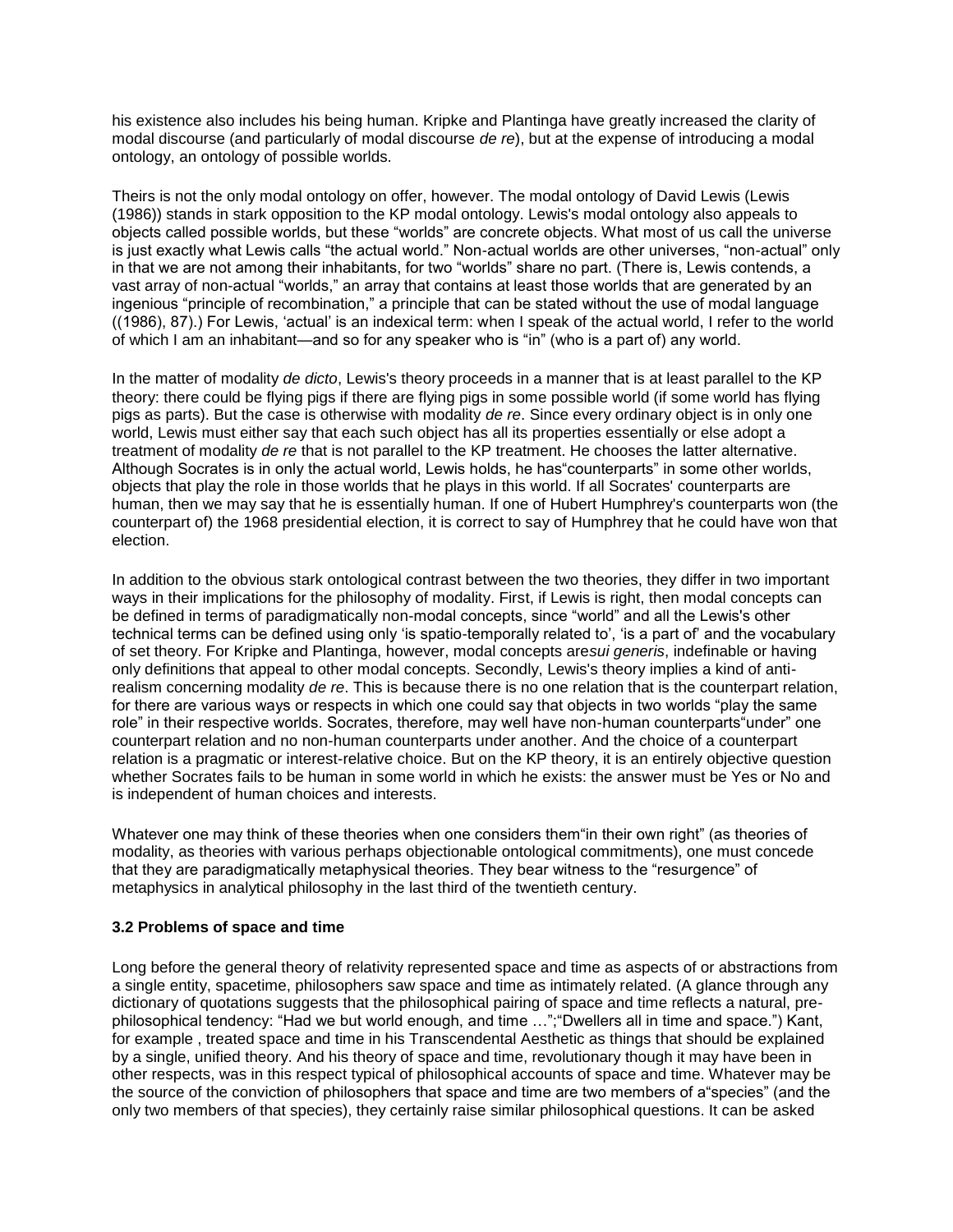whether space extends infinitely in every direction, and it can be asked whether time extends infinitely in either of the two temporal"directions." And just as one can ask whether, if space is finite, it has an "end" (whether it is bounded or unbounded), one may ask of time whether, if it is finite, it had a beginning or will have an end or whether it might have neither, but rather be "circular" (be finite but unbounded). As one can ask whether there could be two extended objects that were not spatially related to each other, one can ask whether there could be two events that were not temporally related to each other. One can ask whether space is (a) a real thing—a substance—, a thing that exists independently of its "inhabitants," or (b) a mere"system of relations" among those inhabitants. And one can ask the same question about time.

It has also been generally recognized by philosophers that time raises philosophical questions that have no spatial analogues—or at least no obvious and uncontroversial analogues. There are, for example, questions about the ground of various "asymmetries" between the past and the future—why is our knowledge of the past better than our knowledge of the future?; why do we regard an unpleasant event that is about to happen differently from the way we regard an unpleasant event that has recently happened? There is the question whether the past and the future are "real" in the same sense as that in which the present is real. There is the question of "temporal passage"—the question whether the apparent"movement" of time (or the apparent movement of ourselves and the objects of our experience through or in time) is a real feature of the world or some sort of illusion.

It is true, and less often remarked on, that space raises philosophical questions that have no temporal analogues—or at least no obvious and uncontroversial analogues. Why, for example, does space have three dimensions and not four or seven? On the face of it, time is essentially one-dimensional and space is not essentially three-dimensional. It would seem, however, that all the metaphysical problems about space that have no temporal analogues—the"problem of incongruous counterparts," for example depend on the fact that space, unlike time, has more than one dimension. (The problem of incongruous counterparts can be raised even for objects in one-dimensional space if those objects are assumed to have non-topological but local properties such as color, or if objects may be non-connected, i.e. "not in one piece.") It is less clear whether the problems about time that have no spatial analogues are connected with the one-dimensionality of time.

There are, moreover, metaphysical problems about things in time that have at best only very weak spatial analogues, particularly the problem of the identity of things "across time" and its important special case, the problem of personal identity across time. Problems of identity across time, moreover, raise questions about the extent to which the way in which things in time are related to time is similar to the way in which things in space are related to space; for example, are temporal things extended in time in a way that is at all like the way in which they are extended in space?—and if they are, does their being temporally extended imply they have "temporal parts"?

Finally, one can raise questions about whether space and time are real at all—and, if they are real, to what extent (so to speak) they are real. Might it be that space and time are not constituents of reality as God perceives reality but nevertheless "well-founded phenomena" (as Leibniz held)? Was Kant right when he denied spatial and temporal features to "things as they are in themselves"?—and right to contend that space and time are"forms of our intuition"? Or was McTaggart's position the right one: that space and time are wholly unreal? (For a selection of readings on the metaphysical problems of space and time, see van Inwagen and Zimmerman (1998), 67-219.)

The positions on the reality of space and time alluded to in the preceding paragraph point to another sort of difference between modern metaphysics and Medieval-Aristotelian metaphysics. This difference is not a difference in underlying conceptions of the subject-matter of metaphysics but consists rather in a different conception of the sort of conclusion that it is permissible for a metaphysician to come to. Aristotle and most of the Medievals took it for granted that, at least in its most fundamental aspects, the ordinary person's picture of the world is "correct as far as it goes." But many post-Medieval metaphysicians have refused to take this for granted. Some of them, in fact, have been willing to defend the thesis that the world is very different from, perhaps radically different from, the way people thought it was before they began to reason philosophically—to defend even the thesis that all or most of our ordinary beliefs are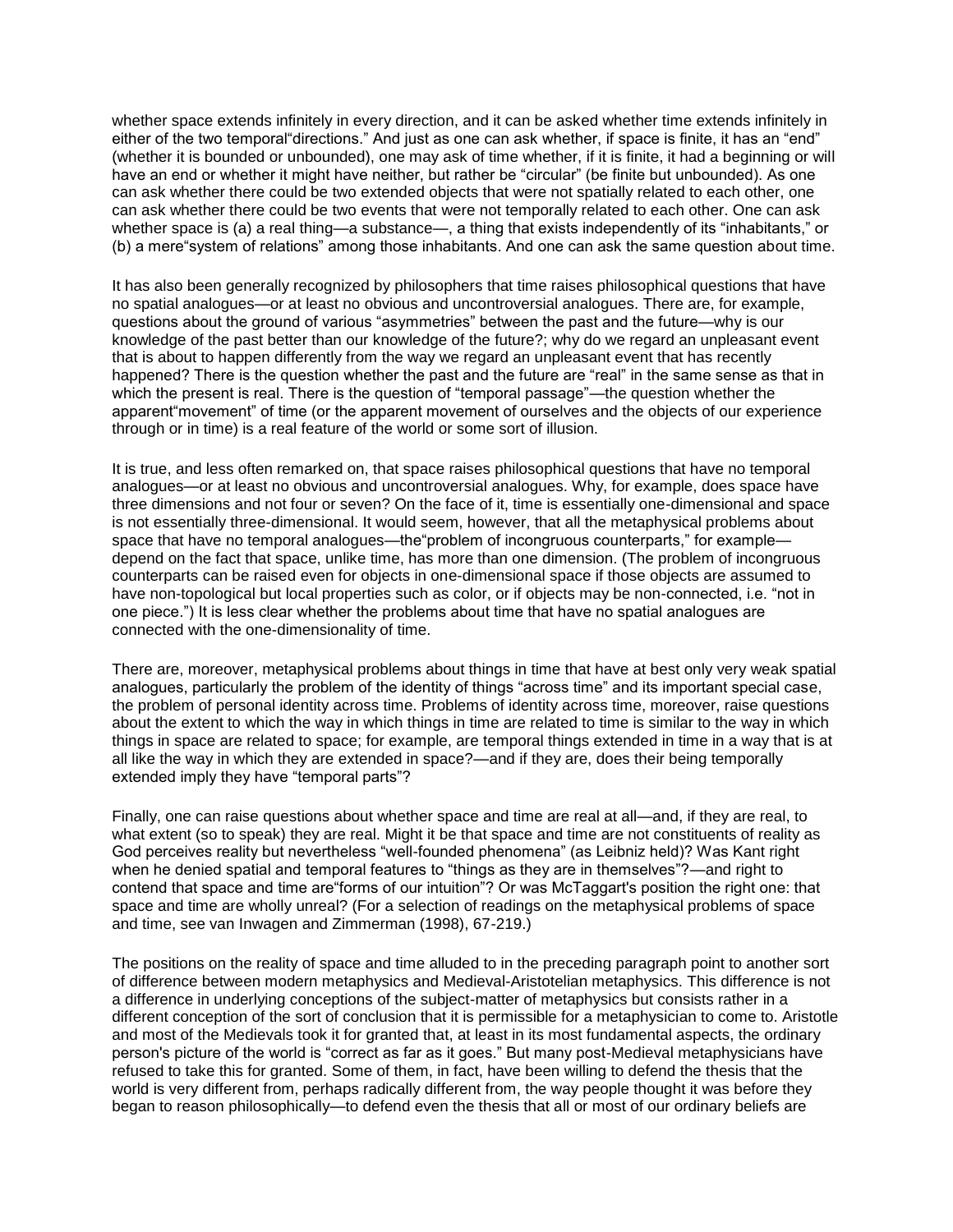illusory. (Not that this conception of the kind of truths that metaphysics can demonstrate is a modern invention; it is simply a recovery of or a reversion to a pre-Aristotelian conception of a "permissible metaphysical conclusion," a conception that is illustrated by Zeno's arguments against the reality of motion and Plato's Allegory of the Cave.)

If these problems about space and time belong to metaphysics only in the post-Medieval sense, they are nevertheless closely related to questions about first causes and universals. First causes are generally thought by those who believe in them to be eternal and non-local. God, for example—both the impersonal God of Aristotle and the personal God of Medieval Christian, Jewish, and Muslim philosophy—is generally said to be eternal, and the personal God is said to be omnipresent. To say that God is eternal is to say either that he is everlasting or that he is somehow outside time. And this raises the metaphysical question whether it is possible for there to be a being—not a universal or an abstract object of some other sort, but an active substance—that is everlasting or non-temporal. An omnipresent being is a being that does not occupy any region of space (not even the whole of it, as the luminiferous ether of 19th-century physics would if it existed), and whose causal influence is nevertheless equally present in every region of space (unlike universals, to which the concept of causality does not apply). The doctrine of divine omnipresence raises the metaphysical question whether it is possible for there to be a being with this feature. *Ante res* universals are said by some of their proponents (precisely those who deny that universals are constituents of particulars) to have no relations to space and time but"vicarious" ones: the *ante res* universal"whiteness" may be said to be present where each white particular is, but only in a way analogous to the way in which the number two is present where each pair of spatial things is. But it is doubtful whether this is a position that is possible for a metaphysician who says that a white thing is a bundle composed of whiteness and various other universals. Those who believe in the existence of *in rebus* universals are fond of saying, or have been in recent years, that these universals ("immanent universals" is a currently popular name for them) are"multiply located"—"wholly present" at each place at which the things that fall under them are present. And by this they certainly do not mean that whiteness is present in many different regions of space only vicariously, only as a number might be said to be present wherever there are things in that number, only in virtue of bearing the non-spatial relation "being had by"to a multitude of particulars each of which is present in a single region of space. All theories of universals, therefore, raise questions about how things in various ontological categories are related to space. And all these questions have temporal analogues.

## **3.3 Problems about the mental and the physical**

If it is natural both to pair and to oppose time and space, it is also natural to pair and to oppose the mental and the physical. The modern identity theory according to which all mental events or states are a special sort of physical event or state does not represent a natural tendency of the human mind. Perhaps the reason for this is epistemological: whether our thoughts and sensations are physical or not, the kind of awareness we have of them is of a radically different sort from the kind of awareness we have of the flight of a bird or of a flowing stream, and it seems to be natural to infer that the objects of the one sort of awareness are radically different kinds of object from the objects of the other. That the inference is logically invalid is (as is so often the case) no barrier to its being made. Whatever the reason may be, philosophers have generally (but not universally) supposed that the world of concrete particulars can be divided into two radically different realms, the mental and the material. (As the twentieth century passed and physical theory rendered"matter" an increasingly problematical concept, it became increasingly common to say "the mental and the physical.")If one takes this view of things, one faces philosophical problems that modern philosophy assigns to metaphysics. Prominent among them are problems about causation. If thoughts and sensations belong to an immaterial or non-physical portion of reality—if, for example, they are changes in immaterial or non-physical substances—, how can they have effects in the physical world? How, for example, can a decision or act of will cause a movement of a human body? How, for that matter, can changes in the physical world have effects in the non-physical part of reality? If one's feeling pain is a non-physical event, how can a physical injury to one's body cause one to feel pain? Both questions have troubled "two realm"philosophers—or dualists to give them their more usual name—, but the former has troubled them more, since modern physics is founded on principles that assert the conservation of various physical quantities. If a non-physical event causes a change in the physical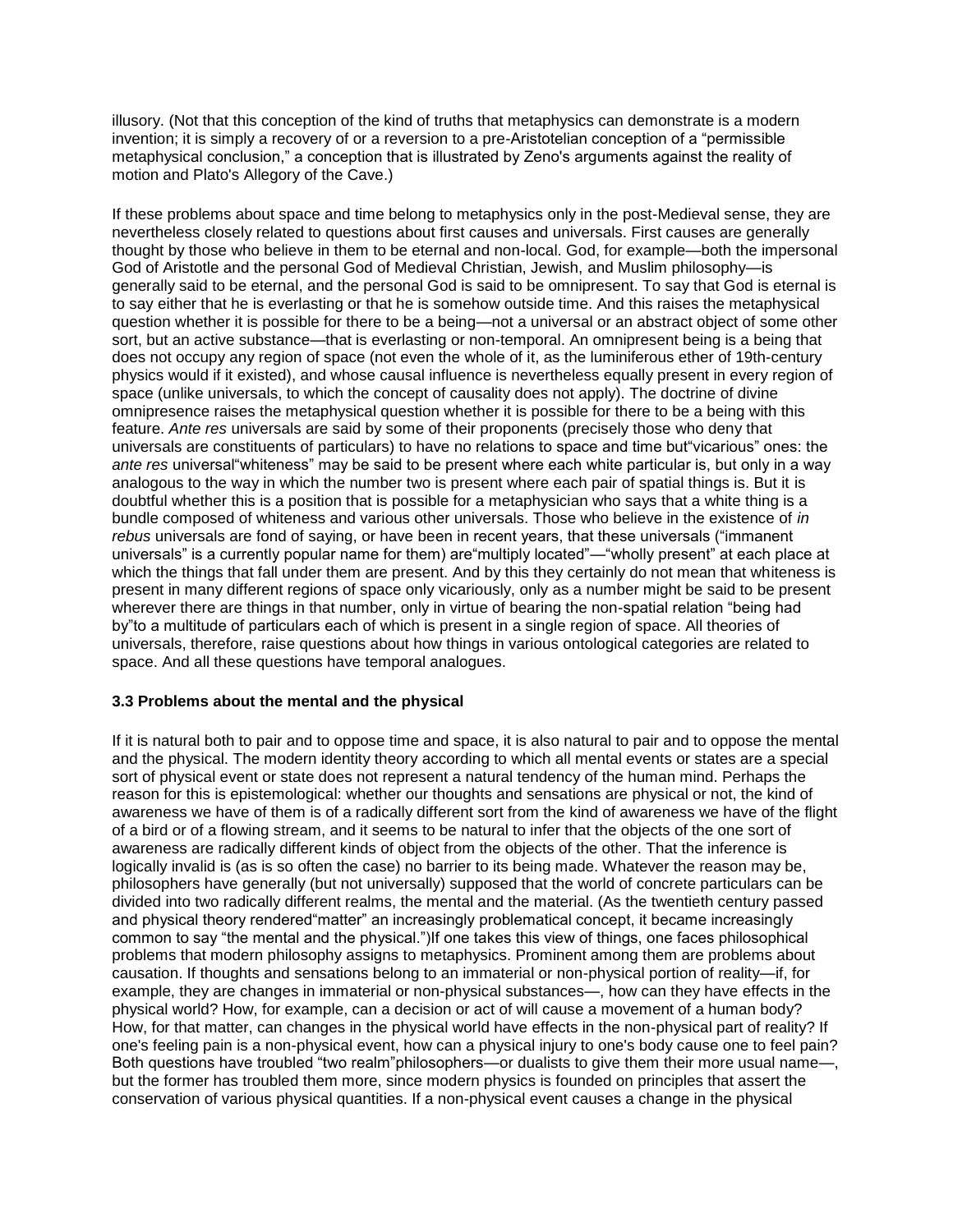world—dualists are repeatedly asked—, does that not imply that physical quantities like energy or momentum fail to be conserved in any physically closed causal system in which that change occurs? And does that not imply that every voluntary movement of a human body involves a violation of the laws of physics—that is to say, a miracle?

A wide range of metaphysical theories have been generated by the attempts of dualists to answer these questions. Some have been less than successful for reasons that are not of much intrinsic philosophical interest. C. D. Broad, for example, proposed (Broad (1925), 103-113) that the mind affects the body by momentarily changing the electrical resistance of certain synapses in the brain, (thus diverting various current pulses, which literally "follow the path of least resistance," into paths other than those they would have taken). And this, he supposed, would not imply a violation of the principle of the conservation of energy. But it seems impossible to suppose that an agent could change the electrical resistance of a physical system without expending energy in the process, for to do this would necessitate changing the physical structure of the system, and that implies changing the positions of bits of matter on which forces are acting (think of turning the knob on a rheostat or variable resistor: one must expend energy to do this). If this example has any philosophical interest it is this: it illustrates the fact that it is impossible to imagine a way for a non-physical thing to affect the behavior of a (classical) physical system without violating a conservation principle.

The various dualistic theories of the mind treat the "interaction problem" in different ways. The theory called dualistic interactionism does not, of itself, have anything to say about the problem—although its various proponents (Broad, for example) have proposed solutions to it. The theory called occasionalism simply concedes that the "local" counterfactual dependence of the behavior of a physical system on a non-physical event requires a miracle. The theory of the pre-established harmony, which substitutes"global" for local counterfactual dependence of voluntary physical movements on the mental states of agents, avoids problems with conservation principles—but secures this advantage at a great price. (Like occasionalism, it presupposes theism, and, unlike occasionalism, it entails either that free will does not exist or that free will is compatible with determinism.) The theory called epiphenomenalism simply denies that the metal can affect the physical, and contents itself with an explanation of why the mental appears to affect the physical.

In addition to these dualistic theories, there are monistic theories, theories that dissolve the "interaction problem" by denying the existence of either the physical or the non-physical: idealism and physicalism. (Present-day philosophers for the most part prefer the term'physicalism' to the older term 'materialism'for reasons noted above.) Most current work in the philosophy of mind presupposes physicalism, and it is generally agreed that a physicalistic theory that does not simply deny the reality of the mental (that is not an "eliminativist" theory), raises metaphysical questions. Such a theory must, of course, find a place for the mental in a wholly physical world, and such a place exists only if mental events and states are certain special physical events and states. The three most important metaphysical questions raised by theories of this sort—"identity theories"—are: Granted that all particular mental events or states are identical with particular physical events or states, can it also be that some or all mental universals ('event-types' and'state-types' are the usual terms) are identical with physical universals?; Does physicalism imply that mental events and states cannot really be causes (does physicalism imply a kind of epiphenomenalism)?; Can a physical thing have non-physical properties—might it be that mental properties like"thinking of Vienna" or "perceiving redly" are non-physical properties of physical organisms? This last question, of course, raises a more basic metaphysical question, 'What is a non-physical property?'. And all forms of the identity theory raise fundamental metaphysical questions, ontological questions, questions like, 'What is an event?' and 'What is a state?'. Metaphysicians have been heard to complain that philosophers of mind have not paid sufficient attention to these fundamental metaphysical questions.

#### **3.4 The problem of free will**

This problem, which was certainly known to the ancients, became especially acute in the seventeenth century with the invention of celestial mechanics, which first gave philosophers a certain picture of a way the world might be: it might be a world whose future states were entirely determined by the past and the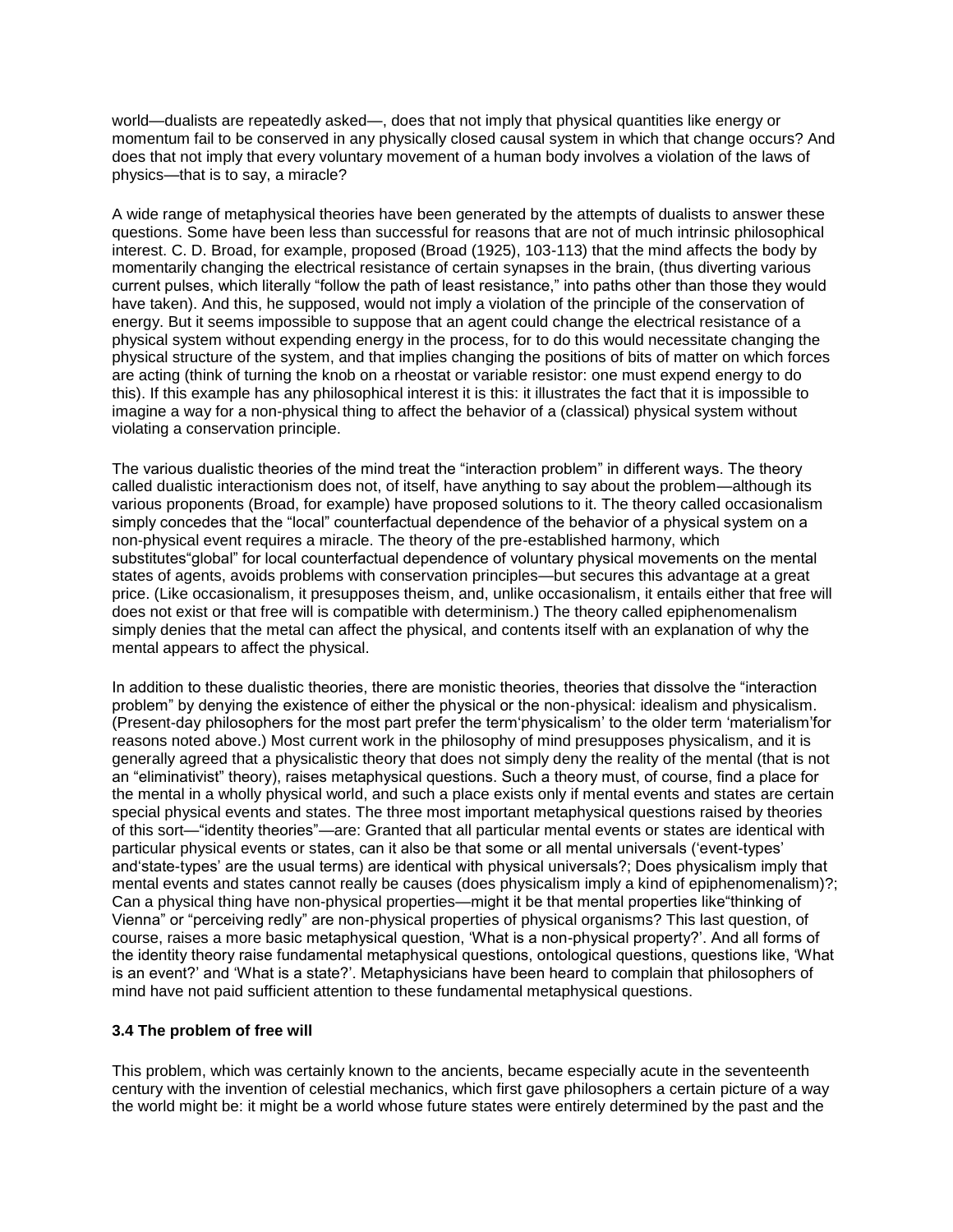laws of nature (of which Newton's laws of motion and law of universal gravitation served as paradigms). In the nineteenth century the thesis that the world was indeed this way came to be called'determinism'. The problem of free will can be stated as a dilemma. If determinism is true, there is only one physically possible future. But then how can anyone ever have acted otherwise? For, as Carl Ginet has said (1990, 103), our freedom can only be the freedom to add to the given past; and if determinism holds, then there is only one way that the given—the actual—past can be "added to." But if determinism does not hold, if there are alternative physically possible futures, then which one comes to pass must be a mere matter of chance. And if it is a mere matter of chance whether I lie or tell the truth, how can it be up to me whether I lie or tell the truth? Unless there is something wrong with one of these two arguments, the argument for the incompatibility of free will and determinism or the argument for the incompatibility of free will and the falsity of determinism, free will is impossible. The problem of free will may be identified with the problem of discovering whether free will is possible—and, if free will is possible, the problem of giving an account of free will that displays an error in one of (or both) these arguments.

For a recent account of the free-will problem, see van Inwagen (1998b). In this essay, van Inwagen defends the position that, although the modern problem of free will has its origin in philosophical reflections on the consequences of supposing the physical universe to be governed by deterministic laws, the problem cannot be evaded by embracing a metaphysic (like dualism or idealism) that supposes that agents are immaterial or non-physical.

## **3.5 Problems of material constitution**

We may also call attention to a closely knit family of problems involving mereology and the nature of material objects. Two central notions in this family of problems are "parthood" and"constitution." (Indeed one of this family of problems is exactly that of the relation between these two concepts: Is parthood the fundamental concept, and constitution to be defined in terms of parthood, or are the two concepts logically independent?)

One such problem is the "problem of the statue and the lump." Consider a gold statue. Many metaphysicians contend that there is at least one material object that is spatially co-extensive with the statue, the "lump of gold." This is easily shown, they say, by an appeal to Leibniz's Law (the principle of the non-identity of discernibles). There is a statue here and there is a lump of gold here, and—if the causal story of the statue's coming to be is of the usual sort—the lump of gold existed before the statue. And even if God has created the statue (and perforce the lump) ex nihilo and will at some point annihilate the statue (and thereby annihilate the lump), they further argue, the statue and the lump, although they exist at exactly the same times, have different modal properties: the lump has the property "can survive radical deformation" and the statue does not. Or so these metaphysicians conclude. But it has seemed to other metaphysicians that this conclusion is absurd, for it is absurd to suppose (these others say) that there could be spatially coincident physical objects that share all their "momentary" non-modal properties. Hence, the problem: What, if anything, is the flaw in the argument for the non-identity of the statue and the lump?

A second problem in this family is the "problem of Tib and Tibbles." Tibbles is a cat. Call his tail 'Tail'.Call "all of him but his tail" 'Tib'. Suppose Tail is cut off—or, better, annihilated. Tibbles still exists, for a cat can survive the loss of its tail. And it would seem that Tib will exist after the "loss" of Tail, because Tib lost no part. But what will be the relation between Tib and Tibbles? Can it be identity? No, that is ruled out by the non-identity of discernibles, for Tibbles will have become smaller and Tib will remain the same size. But then, once again, we seem to have a case of spatially coincident material objects that share their momentary non-modal properties.

Both these "constitution" problems, it will be observed, turn on questions about the identities of spatially coincident objects—and, indeed, of objects that share all their (proper) parts. (A third famous problem of material constitution—the problem of the Ship of Theseus—raises questions of a different sort.) Some metaphysicians contend that the relation between the lump and the statue, on the one hand, and the relation between Tib and Tibbles, on the other, cannot be fully understood in terms of the concepts of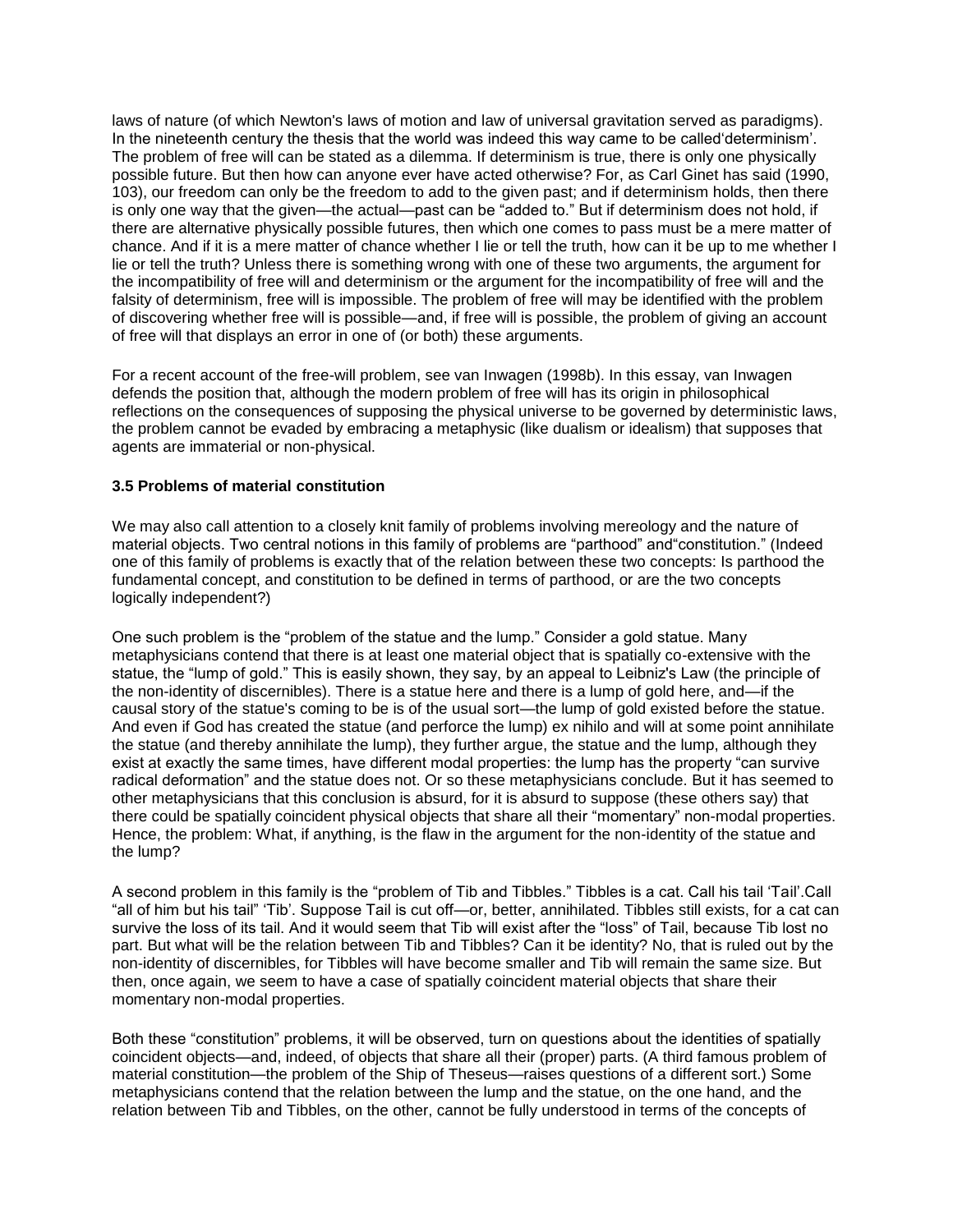parthood and (non-) identity, but require a further concept, a non-mereological concept, the concept of"constitution": the pre-existent lump at a certain point in time comes to constitute the statue (or a certain quantity of gold or certain gold atoms that first constituted only the lump come to constitute them both); pre-existent Tib at a certain point in time comes to constitute Tibbles (or certain cat-flesh or certain molecules…). (Baker (2000) is a defense of this thesis.) Others contend that all the relations between the objects that figure in both problems can be fully analyzed in terms of parthood and identity.

Rea (1997) is an indispensable collection of essays on the problems of material constitution.

Both the problem of free will and the various problems of material constitution are problems that are currently seen as metaphysical problems but would once have been assigned to"physics," to the part of philosophy that deals with change.

## **4. The Nature of Metaphysics**

How, then is metaphysics to be defined? Is metaphysics (as metaphysics is now understood) simply a compendium of philosophical problems that cannot be assigned to epistemology or logic or ethics or aesthetics or to any of the parts of philosophy that have relatively clear definitions?

There is no entirely satisfying answer to this question. One answer to this question, Wolff's, was mentioned in Part 1: Metaphysics studies being; "general metaphysics" studies being as such; "special metaphysics" studies the being (mass term) of particular kinds of being (count noun). It was pointed out that this answer was objectionable (if for no other reason) because it was not evident that the problems of "special metaphysics" do, in any non-trivial sense, involve being. Present-day attempts to define metaphysics, however, are hardly more satisfactory. An examination of one recent account, perhaps the most detailed one available, must suffice for this article. The metaphysician Peter van Inwagen (1998a) has suggested that the essence of metaphysics consists in an attempt to describe (in a sufficiently general way) ultimate reality. (He of course attempts to give an account of "ultimate reality" and "sufficiently general way.") But even if possible difficulties with the concepts "ultimate reality" and "sufficiently general way" are laid to one side, this suggestion faces serious problems. In the first place (unless the positivist view of science is correct: that the only business of science is to "save the appearances"), it is not clear why science, or at any rate the more theoretical parts of science, should not count as"metaphysics" by this definition. One might attempt to resolve this difficulty by appealing to some account or other of"philosophy," and proceeding to define metaphysics as that part of philosophy that is an attempt to describe ultimate reality in a sufficiently general way. But even if the appeal to an unspecified prior account of philosophy is legitimate (such an appeal obviously rules out any attempt to understand the nature of philosophy by examining metaphysics, epistemology, ethics, and the other branches of philosophy to see what they have in common), it could be objected that the proposed account makes metaphysics co-extensive with philosophy—or at least that it assigns to metaphysics many philosophical problems that most philosophers would be strongly inclined to say did not belong to metaphysics. Is epistemology not an attempt to give an account of knowledge, and is not knowledge one part or aspect of reality? And is there any reason to suppose that knowledge is somehow a significantly less "general" concept than personal identity or parthood or the ability to act otherwise? (Or if knowledge is an illusion, if knowledge belongs to appearance rather than to reality, will the statement "Knowledge is an illusion" not be one component of a description of ultimate reality—and an extremely important one at that?) Similar questions can be asked with respect to many of, if not all, the traditional sub-areas of philosophy.

These puzzles arise only in relation to the problems of the "new," more extensive post-Medieval metaphysics. In the end, it is not evident that any useful "essence" can be ascribed to this range of problems. It is not evident that there is any account of the boundaries of post-Medieval metaphysics that is any more satisfactory than Wolff's.

## **5. Is Metaphysics Possible?**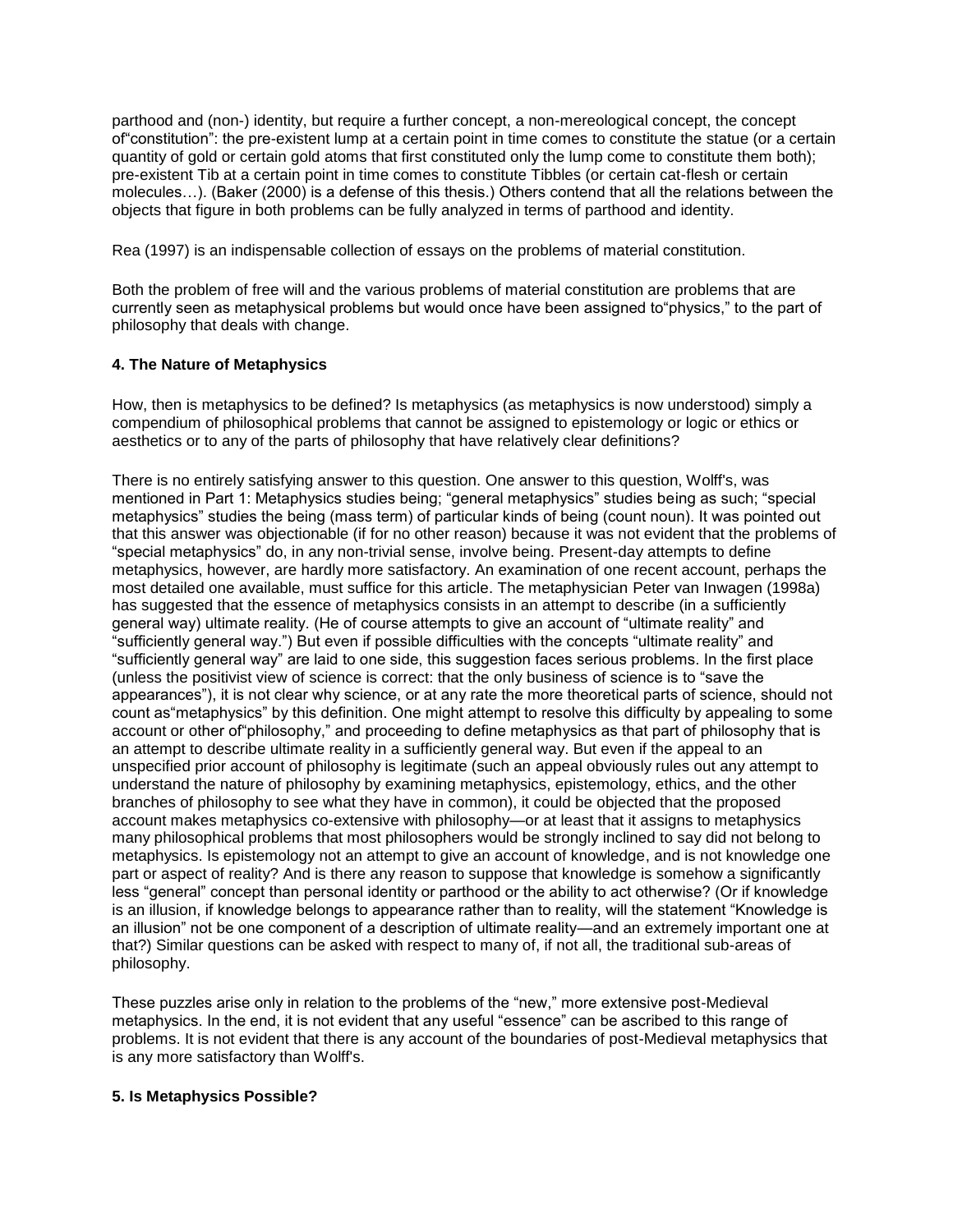At least since the time of Hume, there have been those who have presented arguments for the impossibility of metaphysics (whatever metaphysics may be). This entry will examine only certain recent arguments for this conclusion.

The thesis that metaphysics is impossible comes in what might be called strong and weak forms. Let us suppose that we are confident that we are able to identify every statement as either "a metaphysical statement" or "not a metaphysical statement." (We need not suppose that this ability is grounded in some non-trivial definition or account of metaphysics.) The strong form of the thesis is this: All metaphysical statements are meaningless. (At one time, an enemy of metaphysics might have been content to say that all metaphysical statements were false. But this is obviously not a possible thesis if the denial of a metaphysical statement must itself be a metaphysical statement.) The weak form of the thesis is this: metaphysical statements are meaningful, but human beings can never discover whether any metaphysical statement is true or false (or probable or improbable or warranted or unwarranted).

Let us briefly examine an example of the strong form of the thesis that metaphysics is impossible. The logical positivists maintained that the meaning of a (non-analytic) statement consisted entirely in the predictions it made about possible experience. They maintained, further, that metaphysical statements (which were obviously not put forward as analytic truths) made no predictions about experience. Therefore, they concluded, metaphysical statements are meaningless—or, better, the'statements' we classify as metaphysical are not really statements at all: they are things that look like statements but aren't, rather as mannequins are things that look like human beings but aren't.

But (many philosophers asked) how does the logical positivist's central thesis

The meaning of a statement consists entirely in the predictions it makes about possible experience

fare by its own standards? Does this thesis make any predictions about possible experiences? Could some observation show that it was true? Could some experiment show that it was false? It would seem not. It would seem that everything in the world would look the same—like this—whether this thesis was true or false. (Will the positivist reply that the offset sentence is analytic? This reply is problematical in that it implies that the multitude of native speakers of English who reject the logical positivists' account of meaning somehow cannot see that that sentence is true in virtue of the meaning of the word 'meaning'which is no technical term but a word of ordinary English.) And, therefore, if the statement is true it is meaningless; or, what is the same thing, if it is meaningful, it is false. Logical positivism would therefore seem to say of itself that it is false or meaningless; it would be seem to be, to use a currently fashionable phrase, "self-referentially incoherent."

Current advocates of "metaphysical anti-realism" also advocate a strong form of the thesis that metaphysics is impossible. Insofar as it is possible to find a coherent line of argument in the writings of any anti-realist, it is hard to see why they, like the logical positivists, are not open to a charge of selfreferential incoherency. Indeed, there is much to be said for the conclusion that all forms of the strong thesis fall prey to self-referential incoherency. Put very abstractly, the case against proponents of the strong thesis may be put like this. Dr. McZed, a "strong anti-metaphysician," contends that any piece of text that does not pass some test she specifies is meaningless (if she is typical of strong antimetaphysicians, she will say that any text that fails the test represents an attempt to use language in a way in which language cannot be used). And she contends further that any piece of text that can plausibly be identified as"metaphysical" must fail this test. But it invariably turns out that various sentences that are essential components of McZed's case against metaphysics themselves fail to pass her test. A test-case for this very schematic and abstract refutation of all refutations of metaphysics is the very sophisticated and subtle critique of metaphysics (it purports to apply only to the kind of metaphysics exemplified by the seventeenth-century rationalists and current analytical metaphysics) recently presented in van Fraassen (2002). It is a defensible position that van Fraassen's case against metaphysics depends essentially on certain theses that, although they are not themselves metaphysical theses, are nevertheless open to many of the criticisms he brings against metaphysical theses.